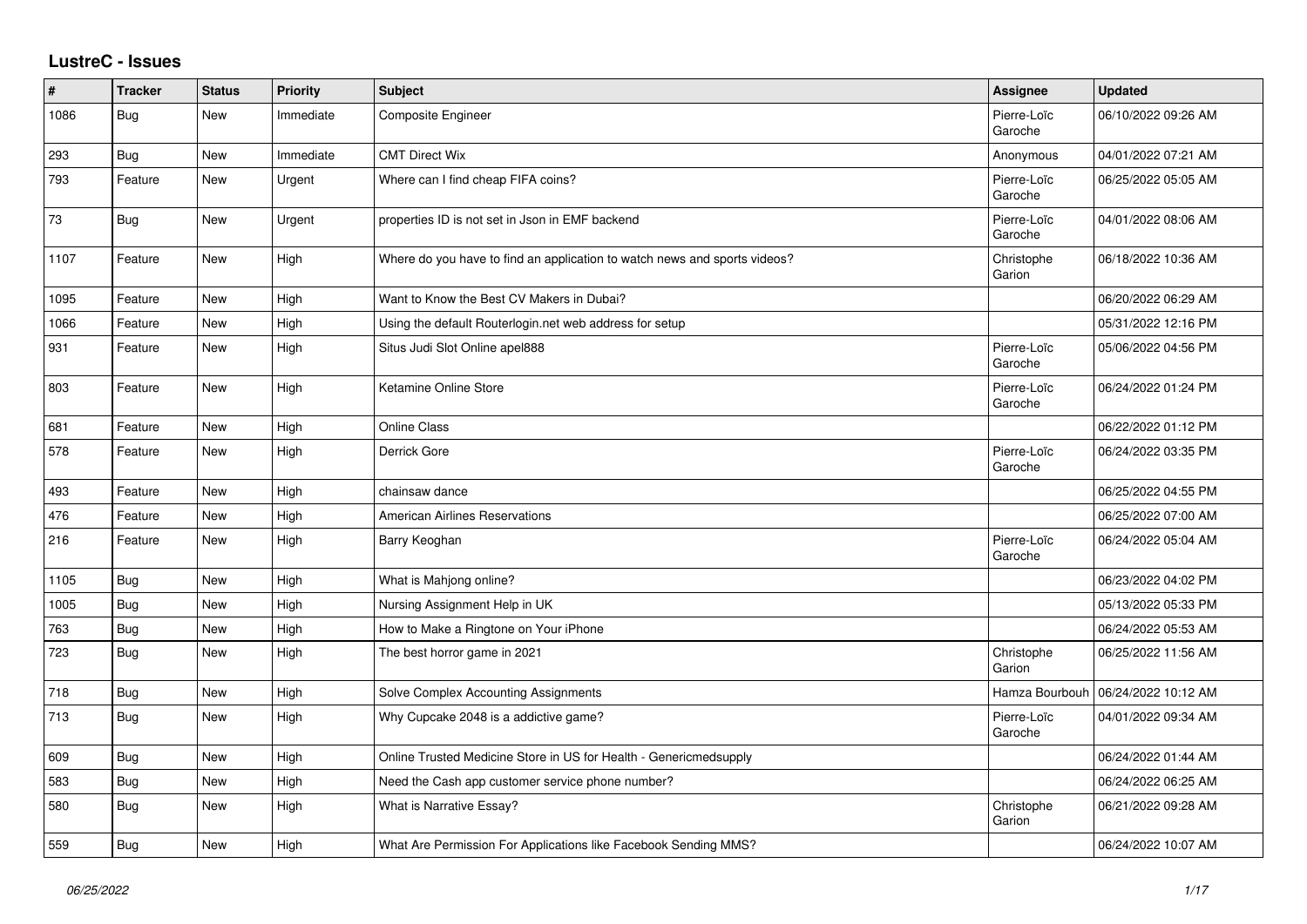| $\vert$ # | <b>Tracker</b> | <b>Status</b> | Priority | <b>Subject</b>                                                           | Assignee               | <b>Updated</b>      |
|-----------|----------------|---------------|----------|--------------------------------------------------------------------------|------------------------|---------------------|
| 279       | <b>Bug</b>     | <b>New</b>    | High     | What is an essential feature of an internal communications app?          |                        | 06/25/2022 06:31 PM |
| 273       | Bug            | <b>New</b>    | High     | assignment help online                                                   |                        | 04/01/2022 08:17 AM |
| 152       | <b>Bug</b>     | New           | High     | professional bridal makeup artist                                        | Christophe<br>Garion   | 04/01/2022 08:01 AM |
| 92        | Bug            | New           | High     | expression should have been normalized in EMF backend                    | Pierre-Loïc<br>Garoche | 06/25/2022 01:40 PM |
| 1109      | Feature        | New           | Normal   | Six Guns Mod Apk Answers Your Questions                                  | Christophe<br>Garion   | 06/20/2022 04:39 AM |
| 1099      | Feature        | New           | Normal   | Whatsapp Plus - A New Way Of Communicating                               |                        | 06/15/2022 10:48 AM |
| 1085      | Feature        | <b>New</b>    | Normal   | dcvghdcc asgdvgd dveduqwv ajdhvwd                                        |                        | 06/09/2022 03:46 PM |
| 1081      | Feature        | <b>New</b>    | Normal   | drift boss- the best driftitng game                                      |                        | 06/15/2022 05:56 AM |
| 1070      | Feature        | <b>New</b>    | Normal   | <b>Tableau Consulting Expertise</b>                                      |                        | 06/09/2022 11:50 AM |
| 1056      | Feature        | New           | Normal   | <b>Online Class Issues</b>                                               |                        | 05/28/2022 12:44 AM |
| 1050      | Feature        | New           | Normal   | Best Smart Phone Repair in Delhi                                         |                        | 05/25/2022 10:33 AM |
| 1049      | Feature        | New           | Normal   | IT Software Company In Delhi                                             |                        | 05/27/2022 05:24 AM |
| 1037      | Feature        | <b>New</b>    | Normal   | 1p lsd                                                                   | Christophe<br>Garion   | 05/19/2022 05:25 AM |
| 1017      | Feature        | <b>New</b>    | Normal   | fleeing the complex                                                      | Hamza Bourbouh         | 05/13/2022 06:33 AM |
| 995       | Feature        | <b>New</b>    | Normal   | "ij.start canon                                                          |                        | 06/14/2022 03:27 PM |
| 994       | Feature        | <b>New</b>    | Normal   | Cricut.com/setup                                                         |                        | 05/05/2022 06:02 AM |
| 973       | Feature        | <b>New</b>    | Normal   | <b>Free NFL Streaming Sites</b>                                          |                        | 05/10/2022 10:56 AM |
| 968       | Feature        | <b>New</b>    | Normal   | watch nfl online free live streaming                                     |                        | 04/23/2022 07:28 AM |
| 967       | Feature        | <b>New</b>    | Normal   | stream live nfl games free online                                        |                        | 04/28/2022 03:13 AM |
| 963       | Feature        | <b>New</b>    | Normal   | Why I am not getting cool cash app card designs- call experts            |                        | 06/15/2022 05:21 AM |
| 960       | Feature        | New           | Normal   | Zooming Instagram Picture In Full HD                                     | Pierre-Loïc<br>Garoche | 04/20/2022 10:36 AM |
| 944       | Feature        | New           | Normal   | Canon.com/ijsetup                                                        |                        | 04/16/2022 01:25 PM |
| 927       | Feature        | <b>New</b>    | Normal   | What Is The Right Way To Troubleshoot Cash App Transfer Failed Problems? |                        | 04/12/2022 05:54 AM |
| 919       | Feature        | <b>New</b>    | Normal   | How can I check my Cash App card balance by dialing a number?            |                        | 04/10/2022 09:07 AM |
| 904       | Feature        | New           | Normal   | Laora seeck                                                              |                        | 04/20/2022 11:54 AM |
| 903       | Feature        | New           | Normal   | Good game                                                                |                        | 04/11/2022 08:39 AM |
| 902       | Feature        | <b>New</b>    | Normal   | salo717                                                                  |                        | 05/18/2022 10:35 AM |
| 901       | Feature        | <b>New</b>    | Normal   | good game ever                                                           |                        | 04/22/2022 04:17 AM |
| 900       | Feature        | <b>New</b>    | Normal   | good game ever                                                           |                        | 04/02/2022 11:59 AM |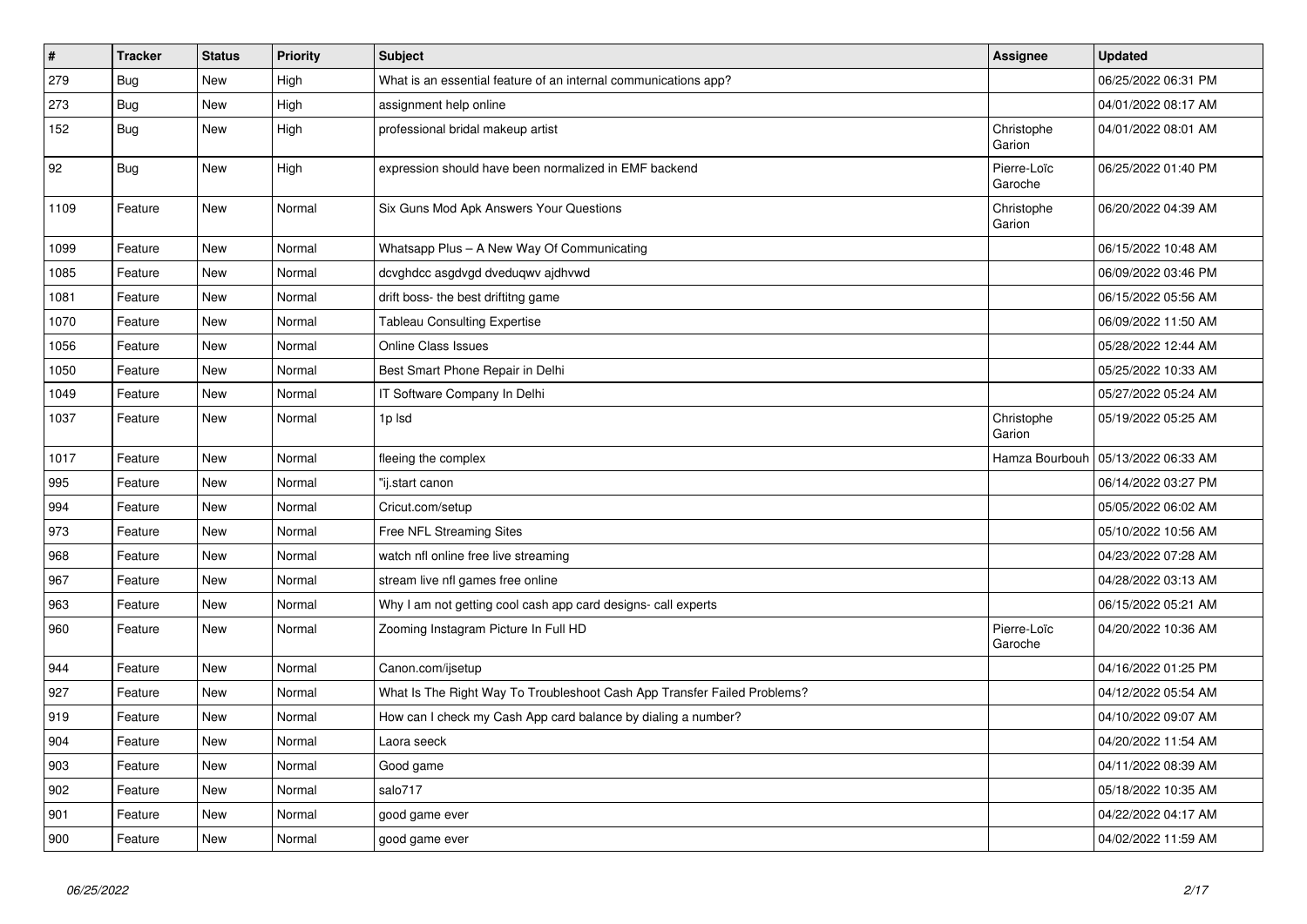| $\sharp$ | <b>Tracker</b> | <b>Status</b> | Priority | <b>Subject</b>                                                       | Assignee               | <b>Updated</b>      |
|----------|----------------|---------------|----------|----------------------------------------------------------------------|------------------------|---------------------|
| 899      | Feature        | New           | Normal   | Application of Optical Fiber Gyroscope                               | Christophe<br>Garion   | 04/02/2022 11:23 AM |
| 896      | Feature        | New           | Normal   | Application of North Finder in Mining Industry                       | Xavier Thirioux        | 04/01/2022 09:49 AM |
| 894      | Feature        | New           | Normal   | Need phd dissertation help in UK                                     |                        | 05/30/2022 12:29 PM |
| 879      | Feature        | New           | Normal   | Best Garage Door Repair in Massachusetts                             |                        | 04/01/2022 09:16 AM |
| 877      | Feature        | New           | Normal   | <b>Exness Broker Review</b>                                          |                        | 04/01/2022 09:12 AM |
| 868      | Feature        | New           | Normal   | What Is the Role of a Graphic Designer?                              | Pierre-Loïc<br>Garoche | 04/01/2022 09:12 AM |
| 866      | Feature        | New           | Normal   | Northern Ireland Dissertation Writing Service                        | Pierre-Loïc<br>Garoche | 04/01/2022 09:12 AM |
| 848      | Feature        | New           | Normal   | <b>Online Classes Assistance</b>                                     |                        | 04/01/2022 08:57 AM |
| 847      | Feature        | New           | Normal   | Canon.com/ijsetup                                                    |                        | 04/01/2022 09:08 AM |
| 846      | Feature        | New           | Normal   | ij.start canon                                                       |                        | 04/01/2022 08:58 AM |
| 845      | Feature        | New           | Normal   | canon.com/ijsetup                                                    |                        | 04/01/2022 08:58 AM |
| 824      | Feature        | New           | Normal   | How to watch Fox News on my Smart TV or similar devices?             | Pierre-Loïc<br>Garoche | 04/01/2022 09:00 AM |
| 823      | Feature        | New           | Normal   | How much does Disney Plus cost?                                      | Pierre-Loïc<br>Garoche | 04/01/2022 09:00 AM |
| 813      | Feature        | New           | Normal   | Canon.com/ijsetup                                                    |                        | 05/25/2022 08:27 AM |
| 812      | Feature        | New           | Normal   | canon.com/ijsetup                                                    |                        | 06/24/2022 02:59 AM |
| 810      | Feature        | New           | Normal   | how to remove viruses from a phone                                   |                        | 06/21/2022 03:40 PM |
| 806      | Feature        | New           | Normal   | Go everywhere thanks to mapquest driving directions                  |                        | 06/24/2022 04:36 AM |
| 794      | Feature        | New           | Normal   | Safe place to buy fifa coins                                         |                        | 06/25/2022 12:53 AM |
| 779      | Feature        | New           | Normal   | Latest Whatsapp groups for Teens                                     | Pierre-Loïc<br>Garoche | 06/21/2022 01:33 AM |
| 756      | Feature        | New           | Normal   | Your one-stop destination for the thesis writing service             |                        | 04/01/2022 09:01 AM |
| 740      | Feature        | New           | Normal   | Online Thesis Help USA                                               |                        | 06/25/2022 09:42 AM |
| 725      | Feature        | New           | Normal   | What are memo writing services design                                |                        | 06/24/2022 06:24 AM |
| 698      | Feature        | New           | Normal   | Connect with cash app representative to ask about cash app flip scam |                        | 04/04/2022 08:07 PM |
| 693      | Feature        | New           | Normal   | How To Get My Money Back From The Cash App To Your Wallet?           |                        | 06/23/2022 02:32 PM |
| 683      | Feature        | New           | Normal   | Game creation                                                        |                        | 06/25/2022 11:12 AM |
| 680      | Feature        | New           | Normal   | Word Jewels 2                                                        |                        | 06/25/2022 02:46 AM |
| 669      | Feature        | New           | Normal   | Nursing Assignment Help                                              |                        | 06/25/2022 12:41 PM |
| 665      | Feature        | New           | Normal   | Look for a dedicated help with finance assignment                    |                        | 06/24/2022 12:47 PM |
| 654      | Feature        | New           | Normal   | Peach Health Benefits                                                |                        | 06/23/2022 05:34 AM |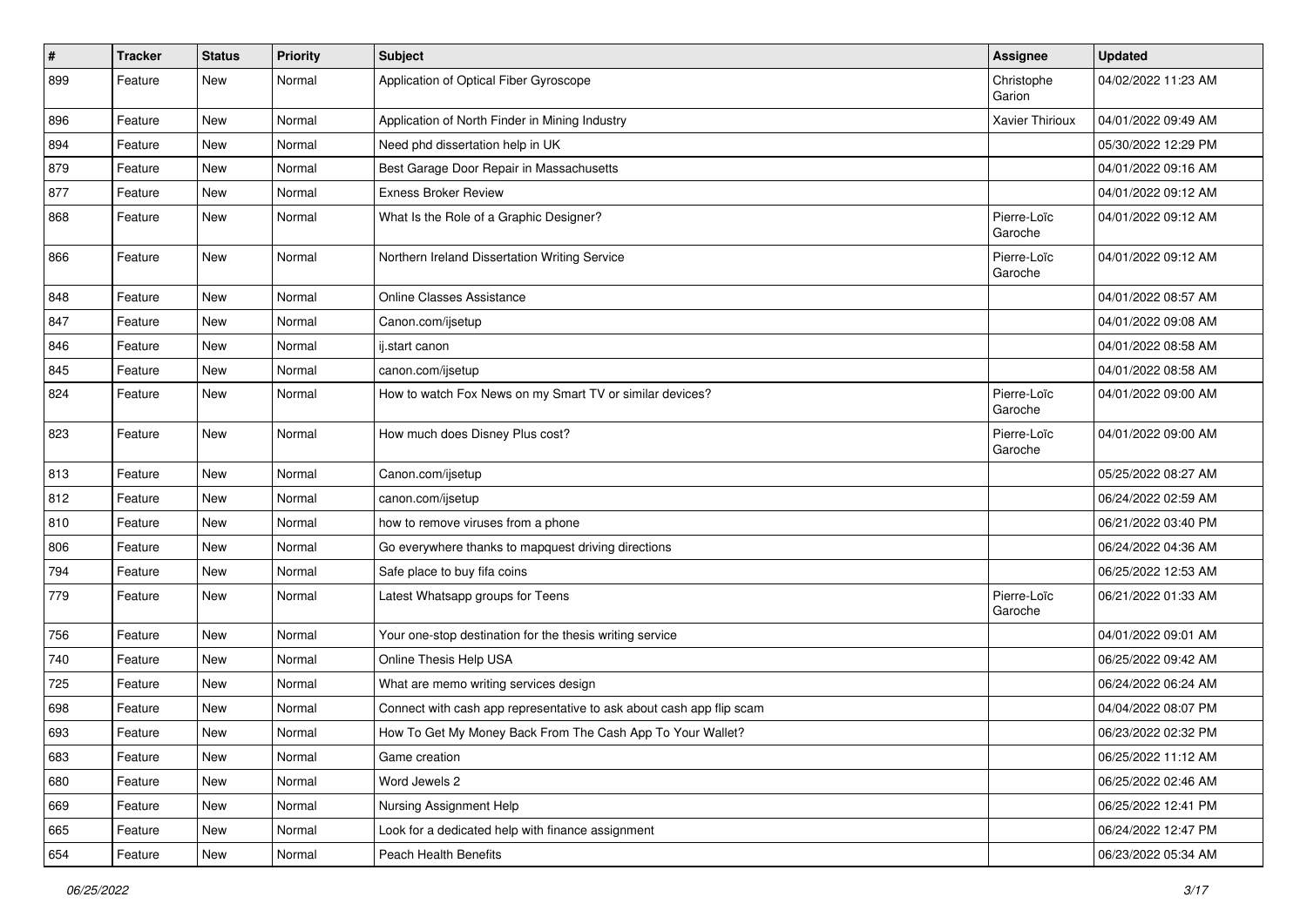| $\sharp$ | <b>Tracker</b> | <b>Status</b> | Priority | Subject                                                                   | Assignee               | <b>Updated</b>      |
|----------|----------------|---------------|----------|---------------------------------------------------------------------------|------------------------|---------------------|
| 649      | Feature        | New           | Normal   | Pear Health Benefits                                                      |                        | 06/24/2022 09:49 PM |
| 648      | Feature        | <b>New</b>    | Normal   | <b>Plum Health Benefits</b>                                               |                        | 06/23/2022 01:47 PM |
| 647      | Feature        | New           | Normal   | <b>Cranberry Health Benefits</b>                                          |                        | 06/25/2022 04:15 AM |
| 646      | Feature        | New           | Normal   | Collaborative Research Group                                              |                        | 04/01/2022 09:36 AM |
| 637      | Feature        | New           | Normal   | Why do the Outlook rules not work in my account?                          |                        | 06/25/2022 12:51 AM |
| 611      | Feature        | New           | Normal   | Buy All Modafinil & Armodafinil Tablets @Buy Modafinil US                 |                        | 06/25/2022 12:31 AM |
| 610      | Feature        | New           | Normal   | CheapestMedsShop 100% Safe Medicines Online in USA UK & AUS.              |                        | 06/24/2022 11:23 PM |
| 608      | Feature        | New           | Normal   | How To Do Hotmail Password Reset Without Phone Number?                    |                        | 04/01/2022 09:22 AM |
| 606      | Feature        | New           | Normal   | Play unblocked cookie crush 3                                             | Pierre-Loïc<br>Garoche | 06/22/2022 04:12 AM |
| 605      | Feature        | New           | Normal   | What will the future of logo design be like?                              |                        | 06/25/2022 03:02 AM |
| 594      | Feature        | New           | Normal   | How does research proposal help online make it easy for me?               |                        | 06/23/2022 04:40 PM |
| 572      | Feature        | New           | Normal   | New features of WhatsApp Plus on Android phones                           | Pierre-Loïc<br>Garoche | 06/24/2022 12:59 PM |
| 558      | Feature        | New           | Normal   | <b>Stunning Classic Sofas</b>                                             |                        | 06/24/2022 07:01 AM |
| 557      | Feature        | New           | Normal   | <b>Business Law Assignment Help</b>                                       |                        | 06/24/2022 10:05 AM |
| 552      | Feature        | New           | Normal   | Radio rfm and the benefits of radio rfm                                   |                        | 06/24/2022 03:23 AM |
| 546      | Feature        | New           | Normal   | Quickbooks Error                                                          |                        | 06/24/2022 05:21 AM |
| 545      | Feature        | New           | Normal   | Best Canvas Print Company                                                 |                        | 06/17/2022 08:25 PM |
| 543      | Feature        | New           | Normal   | Get tech assistance with customer support on ATT Yahoo email login issue. |                        | 06/24/2022 05:08 PM |
| 527      | Feature        | New           | Normal   | My Teachers                                                               |                        | 06/25/2022 11:42 AM |
| 522      | Feature        | New           | Normal   | Can You Check App Limits, If Cash app won't let me send money?            |                        | 06/24/2022 06:33 PM |
| 521      | Feature        | New           | Normal   | Check out the Cash app Card balance for an overdraft.                     | Pierre-Loïc<br>Garoche | 06/24/2022 11:26 AM |
| 511      | Feature        | New           | Normal   | Fashion                                                                   | Anonymous              | 06/25/2022 06:41 AM |
| 510      | Feature        | New           | Normal   | Fashion                                                                   | Anonymous              | 06/25/2022 11:06 AM |
| 509      | Feature        | New           | Normal   | Fashion                                                                   | Anonymous              | 06/13/2022 03:39 AM |
| 499      | Feature        | New           | Normal   | Discover The Premium Features Of Spotify Mod Apk                          |                        | 06/25/2022 04:30 PM |
| 491      | Feature        | New           | Normal   | Automatically download and paste Reddit wallpapers into Windows           |                        | 06/25/2022 05:55 PM |
| 478      | Feature        | New           | Normal   | Is it safe to install third-party WhatsApp GB?                            |                        | 06/25/2022 02:38 AM |
| 281      | Feature        | New           | Normal   | what are the types of Ringtones?                                          | Anonymous              | 06/25/2022 05:54 PM |
| 277      | Feature        | New           | Normal   | Nike Dunks Replica                                                        |                        | 04/01/2022 08:19 AM |
| 276      | Feature        | New           | Normal   | Nike Dunks Replica                                                        |                        | 04/01/2022 08:19 AM |
| 272      | Feature        | New           | Normal   | Fashion                                                                   |                        | 06/19/2022 08:01 AM |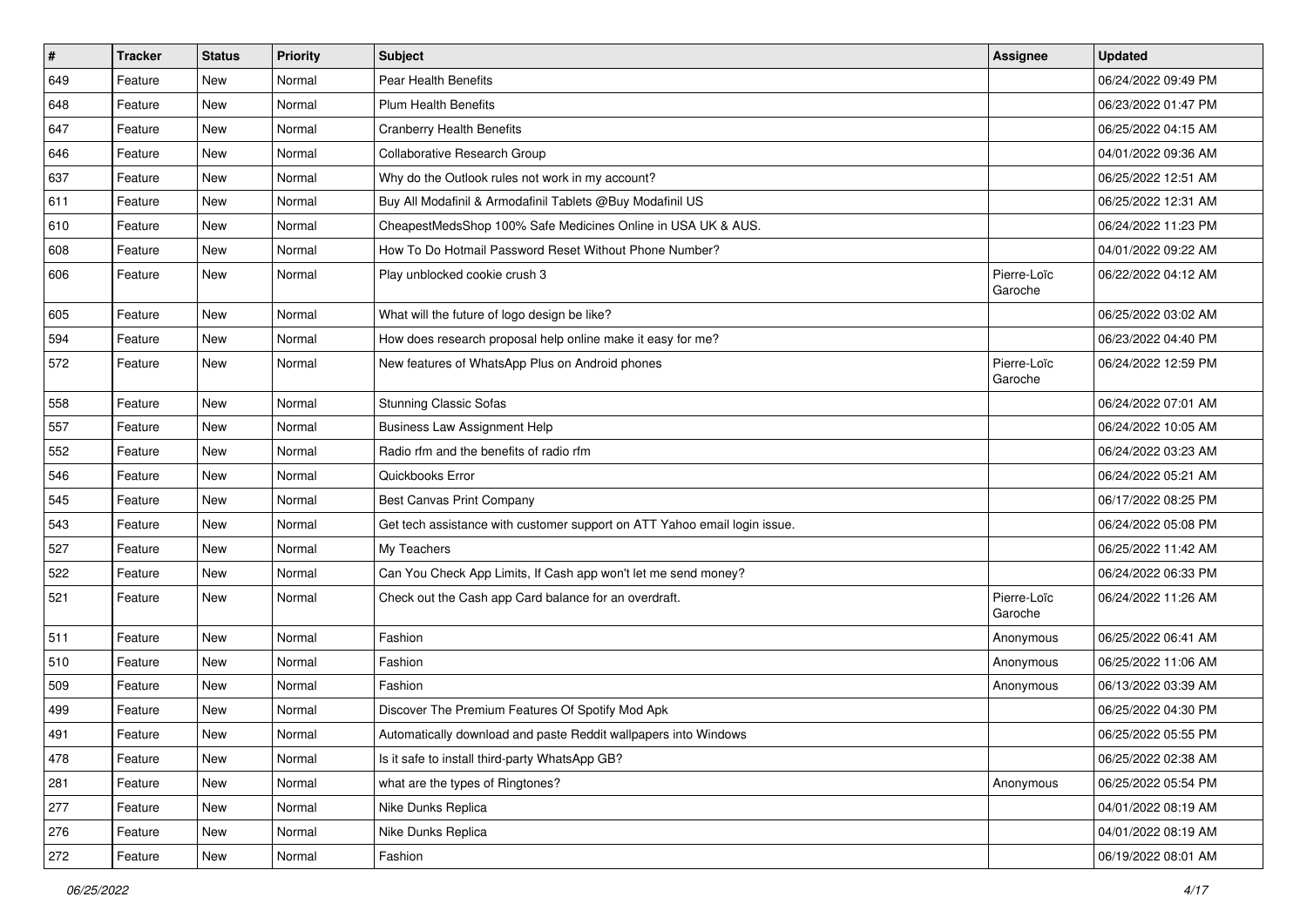| $\vert$ # | Tracker    | <b>Status</b> | <b>Priority</b> | Subject                                                         | Assignee               | <b>Updated</b>      |
|-----------|------------|---------------|-----------------|-----------------------------------------------------------------|------------------------|---------------------|
| 271       | Feature    | New           | Normal          | Fashion                                                         |                        | 06/23/2022 02:36 PM |
| 263       | Feature    | New           | Normal          | Wrecked Car Is Nothing But A Worthless                          | Pierre-Loïc<br>Garoche | 06/24/2022 02:16 AM |
| 255       | Feature    | New           | Normal          | best doctor for psoriasis                                       |                        | 06/25/2022 05:48 PM |
| 254       | Feature    | New           | Normal          | best ayurvedic treatment for psoriasis                          |                        | 04/01/2022 08:13 AM |
| 243       | Feature    | New           | Normal          | Reconstruir la pandilla de la mafia en Gangstar Vegas MOD APK   |                        | 06/22/2022 01:10 PM |
| 242       | Feature    | New           | Normal          | Descripción de Torque Pro MOD APK para Android                  |                        | 06/25/2022 04:37 PM |
| 241       | Feature    | New           | Normal          | How to get a complete solution of Big Ideas Math Answers?       |                        | 04/01/2022 08:15 AM |
| 240       | Feature    | New           | Normal          | Juego interesante de Dragon Ball Legends MOD APK                |                        | 06/25/2022 12:21 AM |
| 237       | Feature    | New           | Normal          | HP Printer Assistant Software   Download & Install HP Assistant |                        | 06/24/2022 08:40 PM |
| 229       | Feature    | New           | Normal          | How To Delete Cash App Account? - Check Out the Steps In Detail |                        | 05/01/2022 09:06 PM |
| 224       | Feature    | New           | Normal          | Instant Personal Loan                                           | Pierre-Loïc<br>Garoche | 06/25/2022 05:58 AM |
| 220       | Feature    | New           | Normal          | essay writing services                                          |                        | 05/02/2022 06:53 AM |
| 214       | Feature    | New           | Normal          | Five Christmas Apps For Apple Users                             |                        | 06/25/2022 03:24 PM |
| 212       | Feature    | New           | Normal          | How good is the market for gaming mobile apps at the moment?    |                        | 05/17/2022 11:09 AM |
| 204       | Feature    | New           | Normal          | New Car Tyres                                                   |                        | 04/01/2022 08:40 AM |
| 186       | Feature    | New           | Normal          | homoeobazaar                                                    |                        | 04/01/2022 08:40 AM |
| 180       | Feature    | New           | Normal          | homoeobazaar                                                    |                        | 06/25/2022 10:28 AM |
| 177       | Feature    | New           | Normal          | HD lace silky straight human hair wig                           |                        | 04/01/2022 08:41 AM |
| 175       | Feature    | New           | Normal          | All About Cash App Transfer Fail Problems                       |                        | 06/25/2022 02:01 PM |
| 174       | Feature    | New           | Normal          | Digital Marketing Philadelphia                                  |                        | 06/23/2022 07:06 AM |
| 173       | Feature    | New           | Normal          | private limited company registration                            |                        | 06/25/2022 11:13 AM |
| 172       | Feature    | New           | Normal          | pgdm colleges in bangalore                                      |                        | 06/23/2022 10:47 PM |
| 171       | Feature    | New           | Normal          | loan management system                                          |                        | 06/25/2022 09:42 AM |
| 170       | Feature    | New           | Normal          | top mba colleges in bangalore                                   |                        | 06/25/2022 12:33 AM |
| 151       | Feature    | New           | Normal          | Law Essay Writing Service - Assignments Planet                  |                        | 06/25/2022 04:36 PM |
| 142       | Feature    | New           | Normal          | About ashimary hair                                             |                        | 06/24/2022 04:10 PM |
| 141       | Feature    | New           | Normal          | Something about jerry curly                                     |                        | 06/25/2022 07:29 AM |
| 127       | Feature    | New           | Normal          | replica af1                                                     |                        | 04/01/2022 07:55 AM |
| 126       | Feature    | New           | Normal          | Stussy Air Force 1 replica                                      |                        | 06/25/2022 03:19 PM |
| 63        | Feature    | New           | Normal          | Skip normalization step in mutation generation if it possible   | Pierre-Loïc<br>Garoche | 06/24/2022 05:53 AM |
| 1126      | <b>Bug</b> | New           | Normal          | 1PLSD                                                           |                        | 06/25/2022 09:36 AM |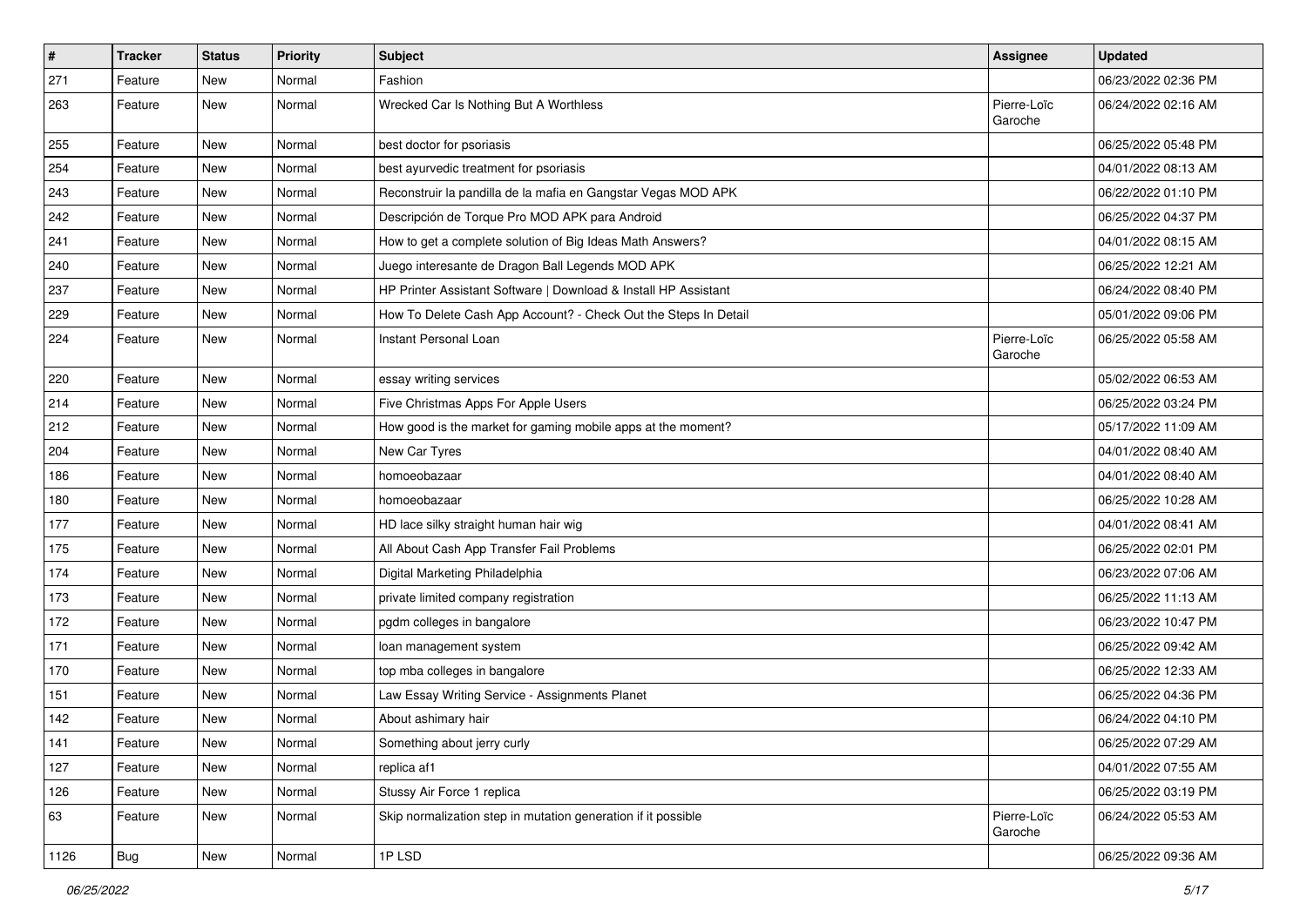| #    | <b>Tracker</b> | <b>Status</b> | <b>Priority</b> | <b>Subject</b>                                                                                                                                           | Assignee               | <b>Updated</b>      |
|------|----------------|---------------|-----------------|----------------------------------------------------------------------------------------------------------------------------------------------------------|------------------------|---------------------|
| 1125 | Bug            | New           | Normal          | What is Wordscapes?                                                                                                                                      |                        | 06/24/2022 09:05 AM |
| 1124 | Bug            | <b>New</b>    | Normal          | Cookie clicker unblocked                                                                                                                                 |                        | 06/24/2022 05:14 AM |
| 1123 | Bug            | New           | Normal          | Where To Watch FIFA World Cup 2022                                                                                                                       |                        | 06/24/2022 03:51 AM |
| 1122 | Bug            | New           | Normal          | Count the number of words on the Microsoft Word application in the phone                                                                                 |                        | 06/23/2022 04:19 AM |
| 1121 | Bug            | <b>New</b>    | Normal          | LustreC do not run                                                                                                                                       |                        | 06/22/2022 08:43 AM |
| 1120 | Bug            | New           | Normal          | Summary of 5 best coloring apps on phones                                                                                                                |                        | 06/21/2022 10:24 AM |
| 1119 | Bug            | New           | Normal          | Klondike Solitaire                                                                                                                                       |                        | 06/21/2022 08:25 AM |
| 1118 | Bug            | New           | Normal          | <b>Gameplay Minecraft</b>                                                                                                                                |                        | 06/21/2022 06:33 AM |
| 1117 | Bug            | New           | Normal          | Equal Words - Word search game for PC and Windows Phone                                                                                                  |                        | 06/21/2022 05:38 AM |
| 1116 | Bug            | New           | Normal          | ipTV smarts pro                                                                                                                                          |                        | 06/21/2022 06:09 AM |
| 1115 | Bug            | New           | Normal          | How to access your saved favorite Tiktok                                                                                                                 |                        | 06/20/2022 01:07 PM |
| 1114 | Bug            | New           | Normal          | To control the car, all you must do is click to go left or right and release the button to go straight.                                                  |                        | 06/20/2022 12:11 PM |
| 1113 | Bug            | New           | Normal          | Press the button to control your car                                                                                                                     |                        | 06/20/2022 12:09 PM |
| 1112 | Bug            | New           | Normal          | What Cash App Policy Says If Random Person Sent Me Money On Cash App?                                                                                    |                        | 06/20/2022 07:48 AM |
| 1111 | Bug            | New           | Normal          | LOLBeans is a fun battle royale game where you race with other players while avoiding obstacles. Reach the<br>end of the course in competitive gameplay! |                        | 06/20/2022 06:39 AM |
| 1110 | Bug            | New           | Normal          | Six Guns Mod Apk Answers Your Questions                                                                                                                  | Pierre-Loïc<br>Garoche | 06/20/2022 04:42 AM |
| 1108 | Bug            | New           | Normal          | Six Guns Mod Apk Answers Your Questions                                                                                                                  |                        | 06/20/2022 04:37 AM |
| 1106 | Bug            | New           | Normal          | How Do I Get Cash App ++ Without Confronting Any Technical Glitches?                                                                                     |                        | 06/17/2022 02:20 PM |
| 1104 | Bug            | New           | Normal          | Idle game fix bug                                                                                                                                        |                        | 06/17/2022 04:35 AM |
| 1103 | Bug            | New           | Normal          | Idle game fix bug                                                                                                                                        |                        | 06/21/2022 09:30 AM |
| 1102 | Bug            | New           | Normal          | Charlottesville Travel Guide?                                                                                                                            |                        | 06/24/2022 10:10 AM |
| 1101 | Bug            | New           | Normal          | How to Delete Cash App History at once?                                                                                                                  |                        | 06/16/2022 06:49 AM |
| 1098 | Bug            | New           | Normal          | Life of a Fisherman                                                                                                                                      |                        | 06/15/2022 08:10 AM |
| 1097 | Bug            | New           | Normal          | Race and experience new life.                                                                                                                            |                        | 06/21/2022 09:35 AM |
| 1096 | Bug            | New           | Normal          | Race and experience new life.                                                                                                                            |                        | 06/15/2022 04:45 AM |
| 1094 | Bug            | New           | Normal          | What time does direct deposit hit Cash App?                                                                                                              |                        | 06/14/2022 03:27 PM |
| 1093 | <b>Bug</b>     | New           | Normal          | Uniswap Exchange                                                                                                                                         | Christophe<br>Garion   | 06/14/2022 11:55 AM |
| 1092 | Bug            | New           | Normal          | Ellison Estate Vineyard                                                                                                                                  |                        | 06/20/2022 12:03 PM |
| 1091 | Bug            | New           | Normal          | Find family fun indoors and outdoors in the Jungfrau Region                                                                                              |                        | 06/14/2022 09:33 AM |
| 1090 | Bug            | New           | Normal          | Pay Someone To Do My Assignment                                                                                                                          |                        | 06/11/2022 03:15 PM |
| 1089 | Bug            | New           | Normal          | Pay Someone To Do My Assignment                                                                                                                          |                        | 06/15/2022 04:44 AM |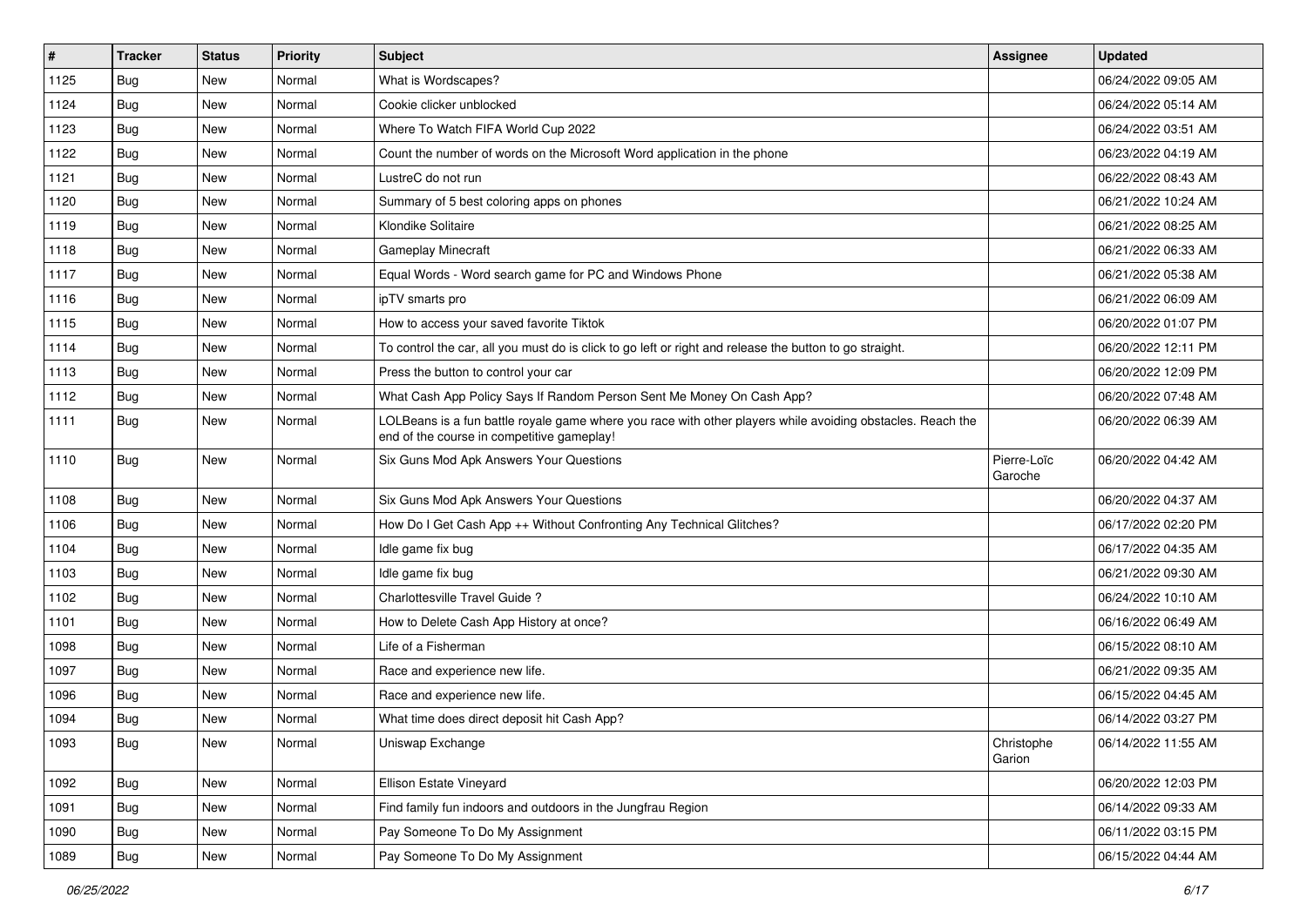| $\vert$ # | <b>Tracker</b> | <b>Status</b> | <b>Priority</b> | <b>Subject</b>                                              | Assignee               | <b>Updated</b>      |
|-----------|----------------|---------------|-----------------|-------------------------------------------------------------|------------------------|---------------------|
| 1088      | Bug            | New           | Normal          | Health And Fitness Tips 2022                                | Pierre-Loïc<br>Garoche | 06/20/2022 06:42 AM |
| 1087      | Bug            | New           | Normal          | How do new writers start out?                               |                        | 06/10/2022 03:25 PM |
| 1084      | <b>Bug</b>     | New           | Normal          | <b>Trippie Redd</b>                                         |                        | 06/11/2022 09:05 AM |
| 1083      | Bug            | New           | Normal          | coin base review                                            |                        | 06/11/2022 09:13 AM |
| 1082      | Bug            | New           | Normal          | Reset chime bank password without phone number              |                        | 06/15/2022 11:56 AM |
| 1080      | Bug            | New           | Normal          | How to use Math Wallet   Nexo wallet   CoinTiger Exchange   |                        | 06/15/2022 11:56 AM |
| 1079      | Bug            | New           | Normal          | How to get cheap psychology assignment?                     |                        | 06/15/2022 06:00 AM |
| 1078      | Bug            | New           | Normal          | What Bank Is Cash App On Plaid? Find Clarity And Assistance |                        | 06/15/2022 11:56 AM |
| 1077      | <b>Bug</b>     | New           | Normal          | Les excellentes façons d'utiliser ces images                |                        | 06/25/2022 03:19 PM |
| 1076      | Bug            | New           | Normal          | DedicatedHosting4u                                          |                        | 06/11/2022 09:15 AM |
| 1074      | <b>Bug</b>     | New           | Normal          | Dissertation writing help at economical rates!              | Christophe<br>Garion   | 06/06/2022 04:48 PM |
| 1073      | Bug            | New           | Normal          | Cricut Design Space                                         |                        | 06/07/2022 09:34 PM |
| 1072      | Bug            | New           | Normal          | ij.start canon                                              |                        | 06/21/2022 06:56 PM |
| 1071      | Bug            | New           | Normal          | Cinema HD Review - Cinemahdv2.net                           |                        | 06/21/2022 06:54 PM |
| 1069      | Bug            | New           | Normal          | how to get cash app support phone number 24*7 available     |                        | 06/21/2022 08:36 PM |
| 1068      | Bug            | New           | Normal          | 123.hp.com/laserjet                                         |                        | 05/31/2022 12:22 PM |
| 1067      | Bug            | New           | Normal          | Cricut.com/setup                                            |                        | 05/31/2022 12:19 PM |
| 1065      | Bug            | New           | Normal          | The top foreign language training game in 2022              |                        | 06/07/2022 04:05 AM |
| 1064      | Bug            | New           | Normal          | How to delete Cash App history?                             | Pierre-Loïc<br>Garoche | 06/11/2022 10:29 AM |
| 1063      | Bug            | New           | Normal          | 123.hp.com/laserjet                                         |                        | 05/28/2022 12:27 PM |
| 1062      | Bug            | New           | Normal          | Cricut.com/setup                                            |                        | 05/28/2022 12:26 PM |
| 1061      | Bug            | New           | Normal          | Cricut.com/setup                                            |                        | 05/28/2022 12:24 PM |
| 1060      | Bug            | New           | Normal          | How to Use Panda Helper to Speed Up Your iOS                |                        | 05/28/2022 09:12 AM |
| 1059      | <b>Bug</b>     | New           | Normal          | 123.hp.com/laserjet                                         |                        | 05/28/2022 08:29 AM |
| 1058      | <b>Bug</b>     | New           | Normal          | Cricut.com/setup                                            |                        | 05/28/2022 08:28 AM |
| 1057      | Bug            | New           | Normal          | <b>CCPlay Education Edition APK</b>                         |                        | 06/07/2022 04:07 AM |
| 1055      | Bug            | New           | Normal          | seo apk                                                     | Pierre-Loïc<br>Garoche | 05/27/2022 06:23 AM |
| 1054      | Bug            | New           | Normal          | Apkmodule                                                   | Pierre-Loïc<br>Garoche | 05/26/2022 03:37 PM |
| 1053      | <b>Bug</b>     | New           | Normal          | Game Geometry Dash                                          |                        | 05/26/2022 11:30 AM |
| 1052      | Bug            | New           | Normal          | Build Now GG is a new battle royale game.                   |                        | 05/26/2022 04:24 AM |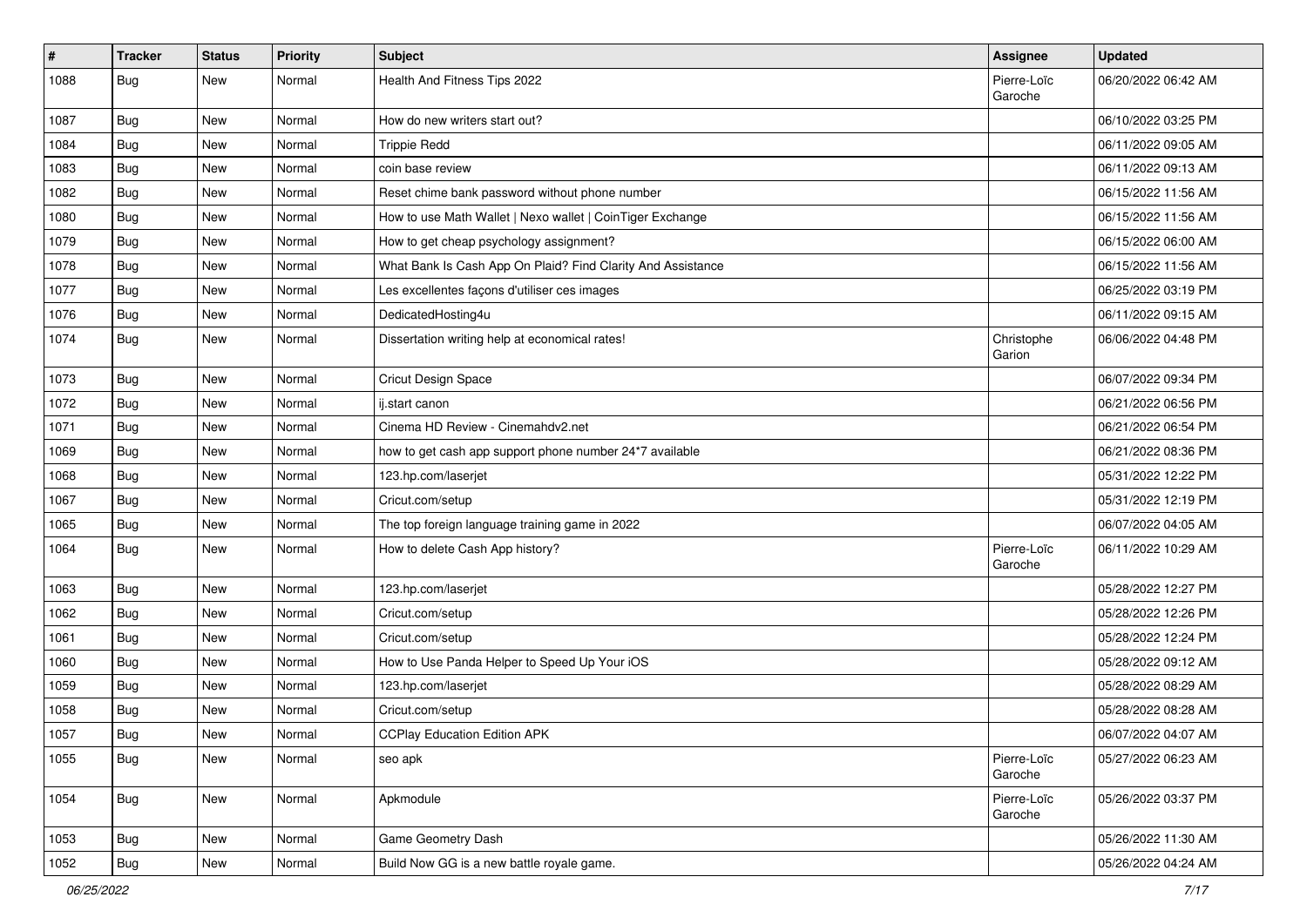| $\vert$ # | <b>Tracker</b> | <b>Status</b> | <b>Priority</b> | <b>Subject</b>                                                           | <b>Assignee</b>        | <b>Updated</b>      |
|-----------|----------------|---------------|-----------------|--------------------------------------------------------------------------|------------------------|---------------------|
| 1051      | <b>Bug</b>     | New           | Normal          | Dental Supplies USA                                                      |                        | 06/11/2022 09:20 PM |
| 1048      | Bug            | <b>New</b>    | Normal          | So zeigen Sie ein Instagram-Profilbild an und vergrößern es              |                        | 05/25/2022 06:56 AM |
| 1047      | Bug            | New           | Normal          | Opensea                                                                  | Corentin<br>Lauverjat  | 05/24/2022 02:32 PM |
| 1046      | Bug            | <b>New</b>    | Normal          | 123.hp.com/laserjet                                                      |                        | 05/24/2022 10:46 AM |
| 1045      | Bug            | <b>New</b>    | Normal          | Cricut.com/setup                                                         |                        | 05/24/2022 10:45 AM |
| 1044      | Bug            | New           | Normal          | Can I Disapprove If Random Person Sent Me Money On Cash App?             |                        | 05/26/2022 03:51 PM |
| 1043      | Bug            | <b>New</b>    | Normal          | What Is The Right Way To Troubleshoot Cash App Transfer Failed Problems? |                        | 05/25/2022 01:16 PM |
| 1042      | <b>Bug</b>     | New           | Normal          | How to set up direct deposit on cash app?                                |                        | 05/25/2022 01:17 PM |
| 1041      | Bug            | <b>New</b>    | Normal          | Count words in Word on the computer                                      |                        | 05/27/2022 02:16 PM |
| 1040      | Bug            | New           | Normal          | thabet                                                                   |                        | 05/19/2022 08:05 PM |
| 1039      | Bug            | New           | Normal          | How to Get Tickmill Bonuses for Free                                     |                        | 05/26/2022 05:43 PM |
| 1038      | Bug            | <b>New</b>    | Normal          | How to Fix Canon Printer Offline ISsue                                   | Pierre-Loïc<br>Garoche | 05/27/2022 05:25 AM |
| 1036      | Bug            | <b>New</b>    | Normal          | <b>VPS Material</b>                                                      |                        | 05/18/2022 09:34 PM |
| 1035      | Bug            | <b>New</b>    | Normal          | how to relieve spam score                                                | Pierre-Loïc<br>Garoche | 05/18/2022 11:39 AM |
| 1034      | Bug            | <b>New</b>    | Normal          | Download Teaching Feeling For Android                                    |                        | 05/20/2022 09:25 AM |
| 1033      | Bug            | New           | Normal          | The best slope 2 online games to play right now                          |                        | 05/17/2022 10:55 AM |
| 1032      | Bug            | New           | Normal          | How To Play The Wordle Game                                              |                        | 05/17/2022 10:37 AM |
| 1031      | Bug            | New           | Normal          | <b>IAFT Traders Union</b>                                                |                        | 05/16/2022 03:14 PM |
| 1030      | <b>Bug</b>     | New           | Normal          | <b>IAFT Traders Union</b>                                                |                        | 05/16/2022 03:13 PM |
| 1029      | Bug            | <b>New</b>    | Normal          | 5 Reasons Why People Love Coloring Pages?                                |                        | 05/16/2022 11:53 AM |
| 1028      | Bug            | New           | Normal          | The Best Free Online Game to Play with Friends                           |                        | 05/16/2022 05:00 AM |
| 1027      | Bug            | <b>New</b>    | Normal          | Word hurdle: Viral and Fun Online Game                                   |                        | 06/25/2022 06:13 PM |
| 1026      | Bug            | <b>New</b>    | Normal          | New Puzzle Game for All Age - Dordle                                     |                        | 06/25/2022 06:17 PM |
| 1025      | Bug            | New           | Normal          | how to change the logo in wordpress                                      |                        | 06/25/2022 06:20 PM |
| 1024      | Bug            | New           | Normal          | How to choose the right broker                                           |                        | 06/25/2022 06:23 PM |
| 1023      | Bug            | New           | Normal          | Questions That Are Typically Asked About Trap The Cat                    |                        | 05/14/2022 03:51 AM |
| 1022      | Bug            | New           | Normal          | 123.hp.com/laserjet                                                      |                        | 05/13/2022 01:25 PM |
| 1021      | Bug            | New           | Normal          | Cricut.com/setup                                                         |                        | 05/26/2022 12:21 AM |
| 1020      | Bug            | New           | Normal          | Cricut.com/setup                                                         |                        | 05/13/2022 11:14 AM |
| 1019      | Bug            | New           | Normal          | Cricut.com/setup                                                         |                        | 05/13/2022 11:13 AM |
| 1018      | <b>Bug</b>     | New           | Normal          | So erhalten Sie ein kostenloses Hörbuch                                  |                        | 06/25/2022 07:23 AM |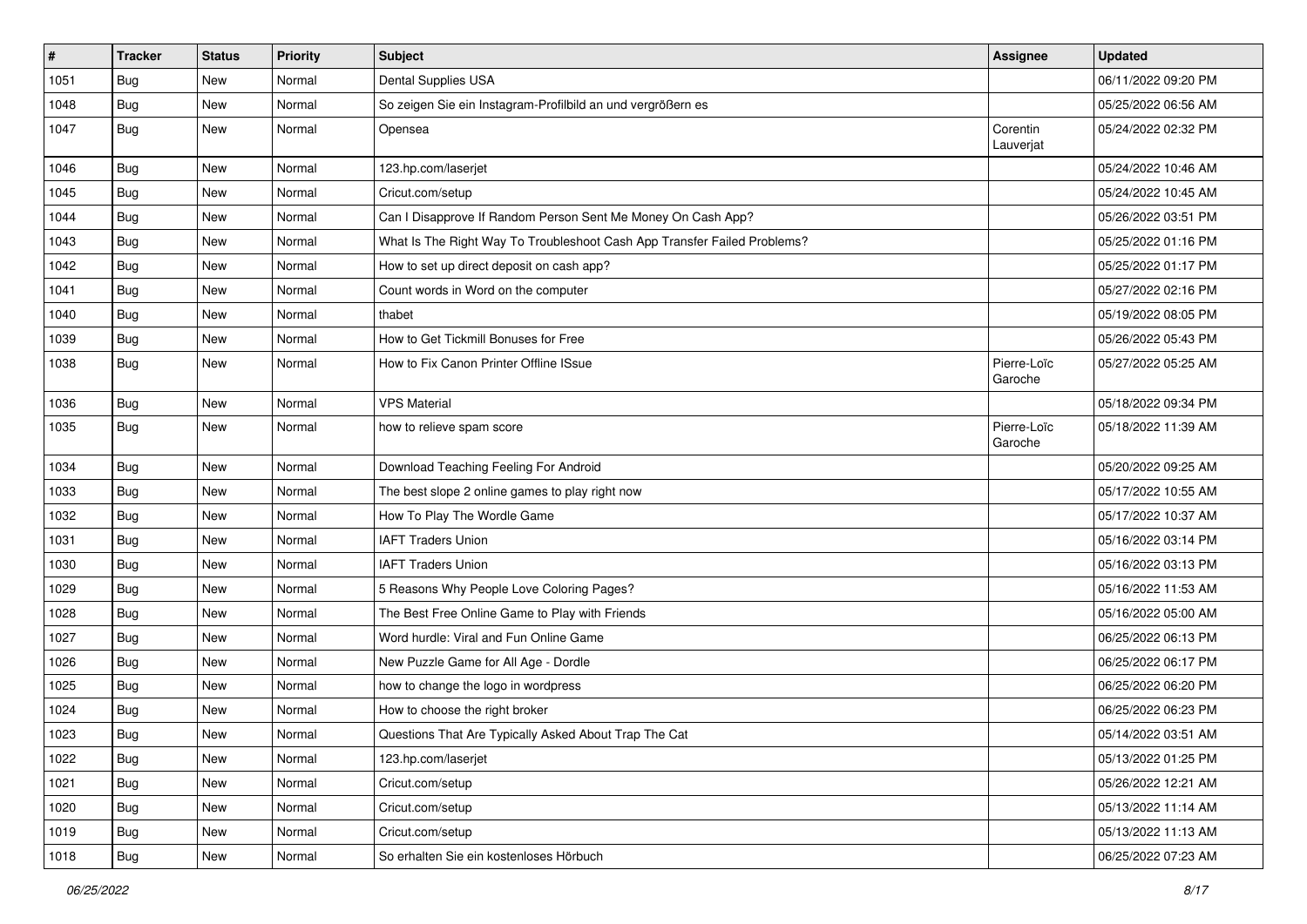| #    | <b>Tracker</b> | <b>Status</b> | <b>Priority</b> | Subject                                                                       | Assignee               | <b>Updated</b>      |
|------|----------------|---------------|-----------------|-------------------------------------------------------------------------------|------------------------|---------------------|
| 1016 | <b>Bug</b>     | <b>New</b>    | Normal          | Klondike Solitaire                                                            |                        | 05/12/2022 09:03 AM |
| 1015 | Bug            | <b>New</b>    | Normal          | Is it possible to send books for free?                                        |                        | 05/11/2022 04:05 PM |
| 1014 | Bug            | New           | Normal          | how to get chime routing and account number ? chime routing number florida    |                        | 05/11/2022 12:42 PM |
| 1013 | Bug            | New           | Normal          | ij.start canon                                                                |                        | 05/11/2022 11:31 AM |
| 1012 | Bug            | <b>New</b>    | Normal          | Cricut.com/setup                                                              |                        | 05/11/2022 11:30 AM |
| 1011 | Bug            | <b>New</b>    | Normal          | Summary of 10 best coloring apps on phones                                    |                        | 05/11/2022 10:58 AM |
| 1010 | Bug            | New           | Normal          | what are the requirements to borrow money from cash app ? cash app borrow app | Pierre-Loïc<br>Garoche | 05/11/2022 09:29 AM |
| 1009 | Bug            | <b>New</b>    | Normal          | How to change routing number on Cash App?                                     |                        | 05/11/2022 07:13 AM |
| 1008 | Bug            | <b>New</b>    | Normal          | Who was the first black woman to anchor a newscast?                           |                        | 05/10/2022 03:13 PM |
| 1007 | <b>Bug</b>     | New           | Normal          | "ii.start canon                                                               |                        | 05/18/2022 10:40 AM |
| 1006 | Bug            | New           | Normal          | Cricut.com/setup                                                              |                        | 05/10/2022 01:22 PM |
| 1004 | Bug            | New           | Normal          | you get to pinch and drag a man with a very flexible face                     |                        | 05/10/2022 10:59 AM |
| 1003 | Bug            | <b>New</b>    | Normal          | Drift F1 is a drifting car game inspired by F1's tracks.                      | Pierre-Loïc<br>Garoche | 05/10/2022 10:52 AM |
| 1002 | Bug            | <b>New</b>    | Normal          | Chemistry Assignment Help                                                     |                        | 06/04/2022 09:58 AM |
| 1001 | Bug            | New           | Normal          | Venmo Keep Saying Error?                                                      |                        | 06/16/2022 02:11 PM |
| 1000 | Bug            | <b>New</b>    | Normal          | Super easy way to zoom photos and upload to Instagram                         | Christophe<br>Garion   | 05/07/2022 11:06 AM |
| 999  | Bug            | <b>New</b>    | Normal          | Is there a way to find Google Feud answers?                                   |                        | 05/07/2022 08:58 AM |
| 998  | Bug            | New           | Normal          | Is It Hard to Solve Wordle An                                                 |                        | 05/13/2022 06:39 PM |
| 997  | <b>Bug</b>     | <b>New</b>    | Normal          | 123.hp.com/laserjet                                                           |                        | 05/06/2022 05:33 AM |
| 996  | Bug            | <b>New</b>    | Normal          | Cricut.com/setup                                                              |                        | 05/06/2022 05:32 AM |
| 993  | Bug            | New           | Normal          | IO Games Free Online                                                          |                        | 05/04/2022 10:35 AM |
| 992  | <b>Bug</b>     | New           | Normal          | So vergrößern Sie Ihr Instagram-Profilbild                                    |                        | 05/04/2022 08:46 AM |
| 991  | Bug            | <b>New</b>    | Normal          | <b>MDMA MOLLY</b>                                                             |                        | 05/03/2022 12:03 AM |
| 990  | Bug            | New           | Normal          | Mushrooms                                                                     |                        | 05/03/2022 12:02 AM |
| 989  | <b>Bug</b>     | New           | Normal          | Barewoods Wax Cigar                                                           |                        | 06/14/2022 08:06 PM |
| 988  | Bug            | <b>New</b>    | Normal          | <b>Medicinal Mushrooms</b>                                                    |                        | 05/06/2022 06:06 AM |
| 987  | Bug            | New           | Normal          | <b>Medicinal Mushrooms</b>                                                    |                        | 05/02/2022 11:59 PM |
| 986  | Bug            | New           | Normal          | dbhdsvbhdf                                                                    | Christophe<br>Garion   | 05/01/2022 09:10 AM |
| 985  | Bug            | New           | Normal          | Find out the vitality of Facebook Phone Number:                               |                        | 05/06/2022 06:34 AM |
| 984  | <b>Bug</b>     | New           | Normal          | How to disable, permanently delete Twitter account on phone, PC               |                        | 05/09/2022 04:42 PM |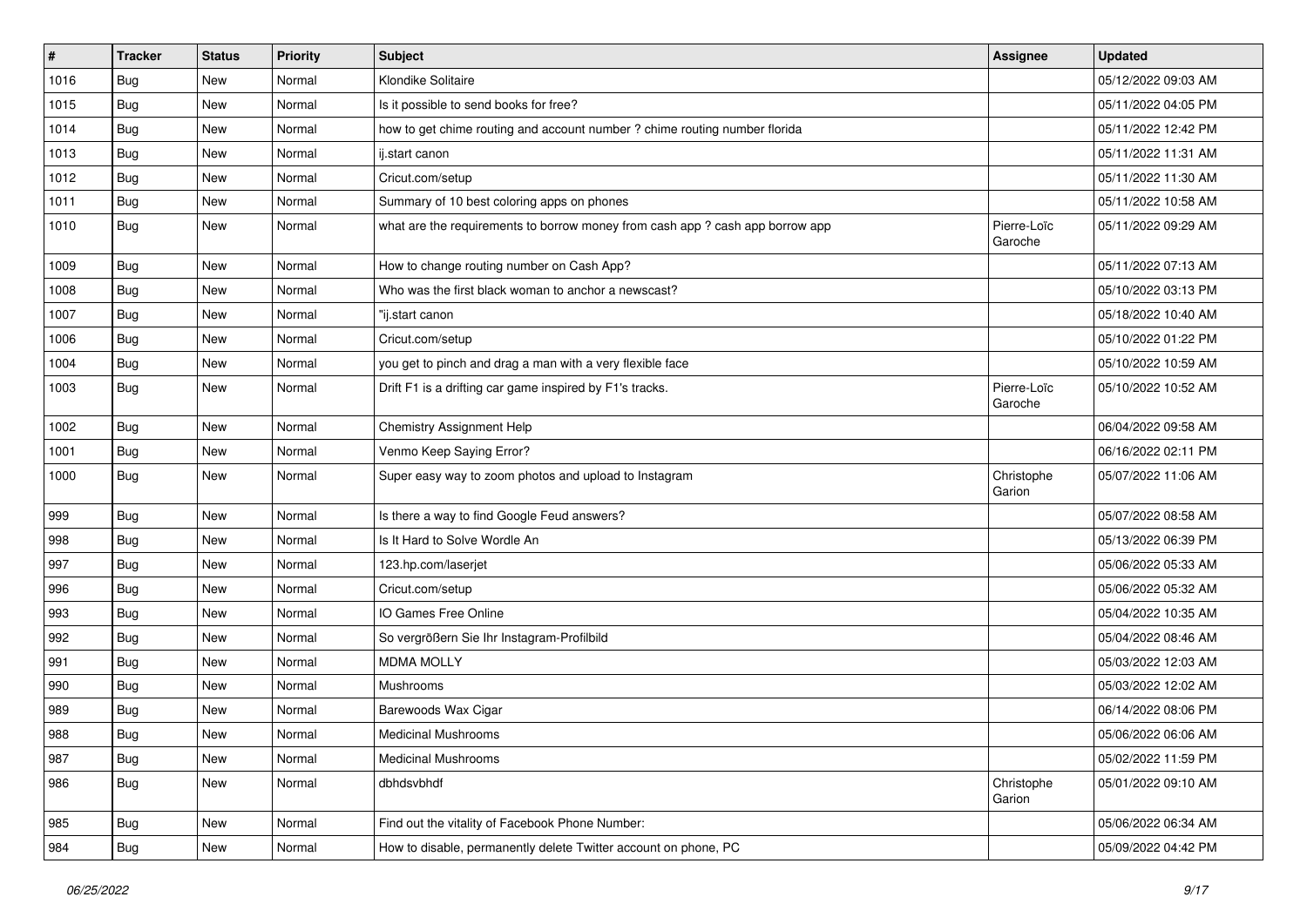| #   | <b>Tracker</b> | <b>Status</b> | <b>Priority</b> | <b>Subject</b>                                                                         | <b>Assignee</b>      | <b>Updated</b>      |
|-----|----------------|---------------|-----------------|----------------------------------------------------------------------------------------|----------------------|---------------------|
| 983 | <b>Bug</b>     | New           | Normal          | Finding issue in tekken 3 game?                                                        |                      | 05/28/2022 02:34 PM |
| 982 | <b>Bug</b>     | New           | Normal          | Five sites that let you download free scenarios for your iPhone                        |                      | 05/07/2022 09:34 PM |
| 981 | Bug            | New           | Normal          | VidMate Mod APK                                                                        |                      | 05/06/2022 09:22 AM |
| 980 | <b>Bug</b>     | New           | Normal          | Free Gas Cards for the Unemployed                                                      |                      | 04/28/2022 06:25 AM |
| 979 | <b>Bug</b>     | <b>New</b>    | Normal          | Free Gas Cards for the Unemployed                                                      |                      | 04/28/2022 06:18 AM |
| 978 | <b>Bug</b>     | New           | Normal          | Delamore Lodge is a place to stay.                                                     |                      | 04/27/2022 11:41 AM |
| 977 | Bug            | New           | Normal          | Fans of the Old Country will like this book.                                           |                      | 04/27/2022 11:14 AM |
| 976 | Bug            | New           | Normal          | How to delete the cash app account history right now?                                  | Hamza Bourbouh       | 04/27/2022 09:47 AM |
| 975 | <b>Bug</b>     | New           | Normal          | Payback 2 Mod APK                                                                      |                      | 05/05/2022 10:56 AM |
| 974 | Bug            | New           | Normal          | Watch NCAA Football Live Streaming Free                                                |                      | 05/06/2022 08:16 AM |
| 972 | <b>Bug</b>     | New           | Normal          | How To Borrow Money From The Cash App? Get To Know About The Same                      |                      | 04/25/2022 07:30 AM |
| 971 | Bug            | New           | Normal          | How Do I Check Balance On Cash App Card With Optimum Ease?                             |                      | 04/23/2022 08:43 PM |
| 970 | Bug            | New           | Normal          | The Amount Of Time Does Cash App Direct Deposit Time Take?                             |                      | 04/23/2022 08:33 AM |
| 969 | <b>Bug</b>     | New           | Normal          | Watch NCAA Football Live Match Free                                                    |                      | 04/23/2022 07:29 AM |
| 966 | <b>Bug</b>     | New           | Normal          | How to Download the Filmes                                                             |                      | 04/23/2022 04:04 AM |
| 965 | Bug            | New           | Normal          | Go with cash app customer service to know where I can load my cash app card            |                      | 04/22/2022 01:07 PM |
| 964 | <b>Bug</b>     | New           | Normal          | Can I Fix Cash App Transfer Failed Issues By Adding Sufficient Funds?                  |                      | 04/21/2022 10:23 AM |
| 962 | Bug            | New           | Normal          | Kostenlose Hörbücher                                                                   |                      | 05/20/2022 08:56 AM |
| 961 | Bug            | New           | Normal          | TeaTv is an Android                                                                    |                      | 04/20/2022 11:01 AM |
| 959 | <b>Bug</b>     | New           | Normal          | Get connected with cash app team-How to get money off cash app at walmart without card |                      | 04/20/2022 08:18 AM |
| 958 | <b>Bug</b>     | New           | Normal          | Avail Cash app support service to know Sutton bank cash app number                     |                      | 04/19/2022 12:02 PM |
| 957 | <b>Bug</b>     | New           | Normal          | From Where I Can Get Cheap Writing Services?                                           |                      | 04/20/2022 05:06 AM |
| 956 | Bug            | New           | Normal          | FNF Free Mods Online                                                                   |                      | 04/18/2022 10:57 AM |
| 955 | <b>Bug</b>     | New           | Normal          | How Long Does Verification Take On Cash App If You Apply For The Verification?         | Christophe<br>Garion | 04/18/2022 08:17 AM |
| 954 | <b>Bug</b>     | New           | Normal          | AZ Screen Recorder Mod                                                                 |                      | 04/20/2022 11:11 AM |
| 953 | <b>Bug</b>     | New           | Normal          | Manga Dogs - Read Your Favorite Comics on Your Smartphone                              |                      | 04/20/2022 05:25 AM |
| 952 | <b>Bug</b>     | New           | Normal          | Canon IJ Network Tool                                                                  |                      | 04/22/2022 04:13 AM |
| 951 | <b>Bug</b>     | New           | Normal          | Canon.com/ijsetup                                                                      |                      | 04/20/2022 10:18 AM |
| 950 | Bug            | New           | Normal          | ij.start canon                                                                         |                      | 05/07/2022 02:12 PM |
| 949 | Bug            | New           | Normal          | <b>Educational Games</b>                                                               |                      | 06/15/2022 09:11 PM |
| 948 | <b>Bug</b>     | New           | Normal          | Canon IJ Network Tool                                                                  |                      | 04/20/2022 11:53 AM |
| 947 | <b>Bug</b>     | New           | Normal          | is Disney Now and Disney Plus different?                                               |                      | 04/14/2022 09:53 AM |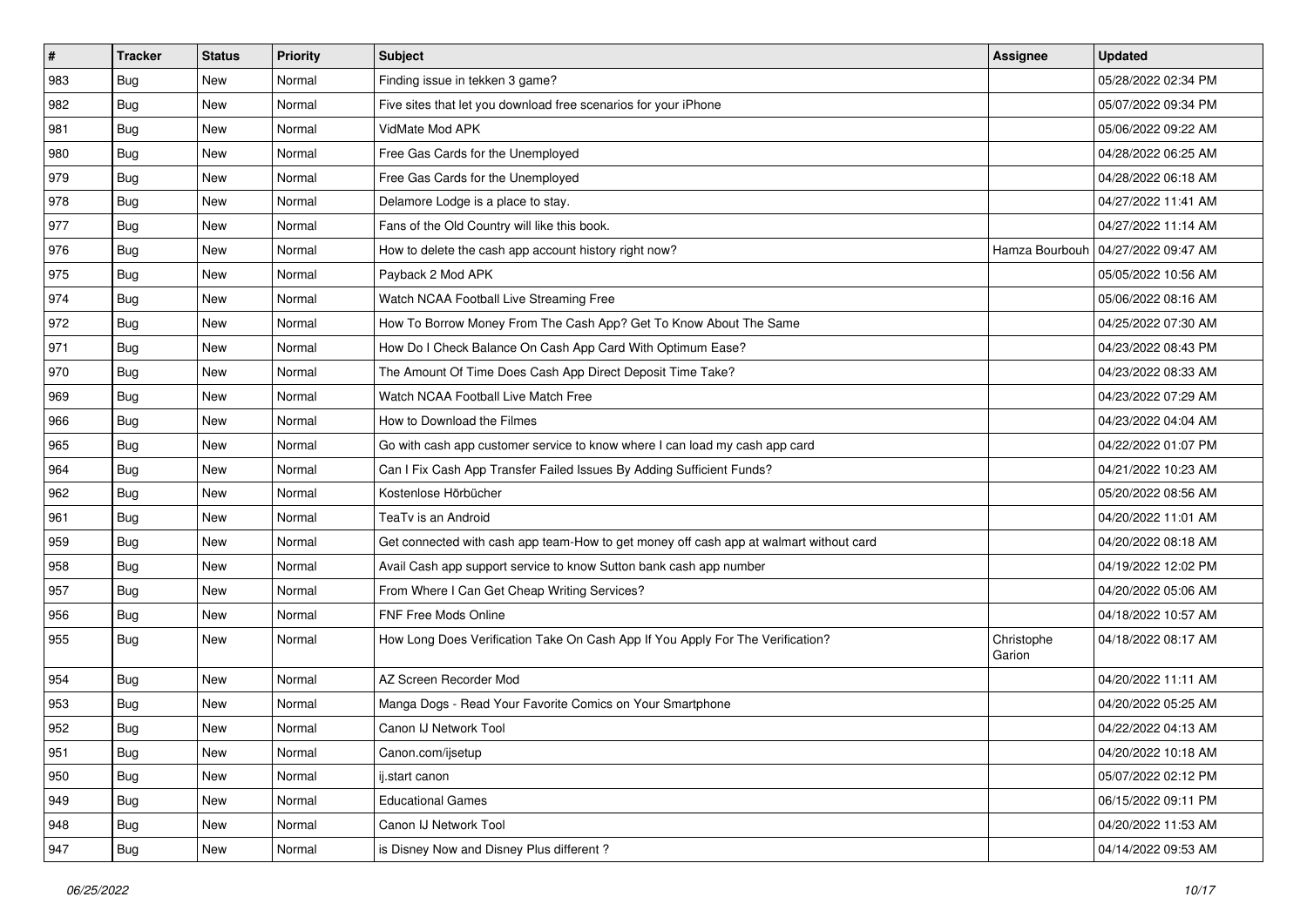| $\vert$ #     | <b>Tracker</b> | <b>Status</b> | <b>Priority</b> | <b>Subject</b>                                                                   | <b>Assignee</b>        | <b>Updated</b>      |
|---------------|----------------|---------------|-----------------|----------------------------------------------------------------------------------|------------------------|---------------------|
| 946           | <b>Bug</b>     | New           | Normal          | What is Plex and Is Plex Legal?                                                  |                        | 04/20/2022 09:07 AM |
| 945           | <b>Bug</b>     | New           | Normal          | TikTok 18 Mod Apk For Your Android                                               |                        | 04/13/2022 09:32 AM |
| 943           | Bug            | New           | Normal          | ij.start canon                                                                   |                        | 04/13/2022 08:52 AM |
| 942           | <b>Bug</b>     | New           | Normal          | Canon IJ Network Tool                                                            |                        | 04/13/2022 08:45 AM |
| 941           | <b>Bug</b>     | New           | Normal          | is Disney Now and Disney Plus different?                                         |                        | 04/20/2022 10:19 AM |
| 940           | <b>Bug</b>     | New           | Normal          | What is Plex and Is Plex Legal?                                                  |                        | 04/20/2022 06:31 AM |
| 939           | Bug            | New           | Normal          | Ability to change sound notifications                                            | Christophe<br>Garion   | 05/11/2022 10:07 PM |
| 938           | Bug            | New           | Normal          | Would you like to have your own ringtone                                         | Christophe<br>Garion   | 04/22/2022 01:27 PM |
| 936           | Bug            | New           | Normal          | Avantages de l'extension AliTools pour faire du shopping sur Aliexpress          | Pierre-Loïc<br>Garoche | 04/12/2022 11:35 AM |
| 935           | Bug            | New           | Normal          | MovieBox Pro Apk - Watch Movies and TV Shows on Your Android Phone               |                        | 04/27/2022 05:56 PM |
| 934           | <b>Bug</b>     | New           | Normal          | MovieBox Pro Apk - Watch Movies and TV Shows on Your Android Phone               |                        | 05/10/2022 11:01 AM |
| 933           | <b>Bug</b>     | New           | Normal          | How Can I Watch Movies on My Mobile Phone                                        |                        | 06/24/2022 12:55 AM |
| 932           | <b>Bug</b>     | New           | Normal          | The best epic, long-playing PC games will consume days of your life.             |                        | 05/15/2022 07:44 PM |
| 930           | Bug            | New           | Normal          | The best free games online                                                       |                        | 04/12/2022 09:05 AM |
| 929           | Bug            | New           | Normal          | Canon IJ Network Tool                                                            |                        | 04/12/2022 08:32 AM |
| 928           | Bug            | New           | Normal          | How Does Sutton Bank Cash App Customer Service Help In Answering Your Questions? |                        | 04/12/2022 11:36 AM |
| 926           | Bug            | New           | Normal          | tavor 7                                                                          |                        | 06/22/2022 05:08 PM |
| 925           | Bug            | New           | Normal          | tavor 7                                                                          |                        | 06/15/2022 03:45 AM |
| 924           | Bug            | New           | Normal          | buy tec 9                                                                        |                        | 04/11/2022 02:54 PM |
| 923           | <b>Bug</b>     | New           | Normal          | frenchies for sale                                                               |                        | 04/11/2022 02:35 PM |
| 922           | <b>Bug</b>     | New           | Normal          | Why Is The Need For Assignment Writing Services?                                 |                        | 06/25/2022 09:26 AM |
| 921           | <b>Bug</b>     | New           | Normal          | Canon IJ Network Tool                                                            |                        | 04/11/2022 09:00 AM |
| 920           | Bug            | New           | Normal          | Where I Can Get Essay Writing Services?                                          |                        | 04/11/2022 08:35 AM |
| 918           | <b>Bug</b>     | New           | Normal          | Antivirus for IOS                                                                |                        | 06/16/2022 10:36 PM |
| 917           | <b>Bug</b>     | New           | Normal          | Random Person Sent Me Money on Cash App-find solution?                           |                        | 04/09/2022 12:32 PM |
| 916           | Bug            | New           | Normal          | How long does it take to write a book?                                           |                        | 04/07/2022 12:15 PM |
| 915           | Bug            | New           | Normal          | Finance dissertation writing                                                     |                        | 04/07/2022 09:22 AM |
| $ 914\rangle$ | Bug            | New           | Normal          | Wordle: how to play fashion games for free?                                      |                        | 04/07/2022 08:30 AM |
| 913           | Bug            | New           | Normal          | Canon IJ Network Tool                                                            |                        | 04/07/2022 06:21 AM |
| 912           | Bug            | New           | Normal          | <b>Cuphead Mobile Game Review</b>                                                |                        | 06/09/2022 10:14 AM |
| 911           | <b>Bug</b>     | New           | Normal          | Aluminum Windows & Doors                                                         |                        | 04/06/2022 08:10 PM |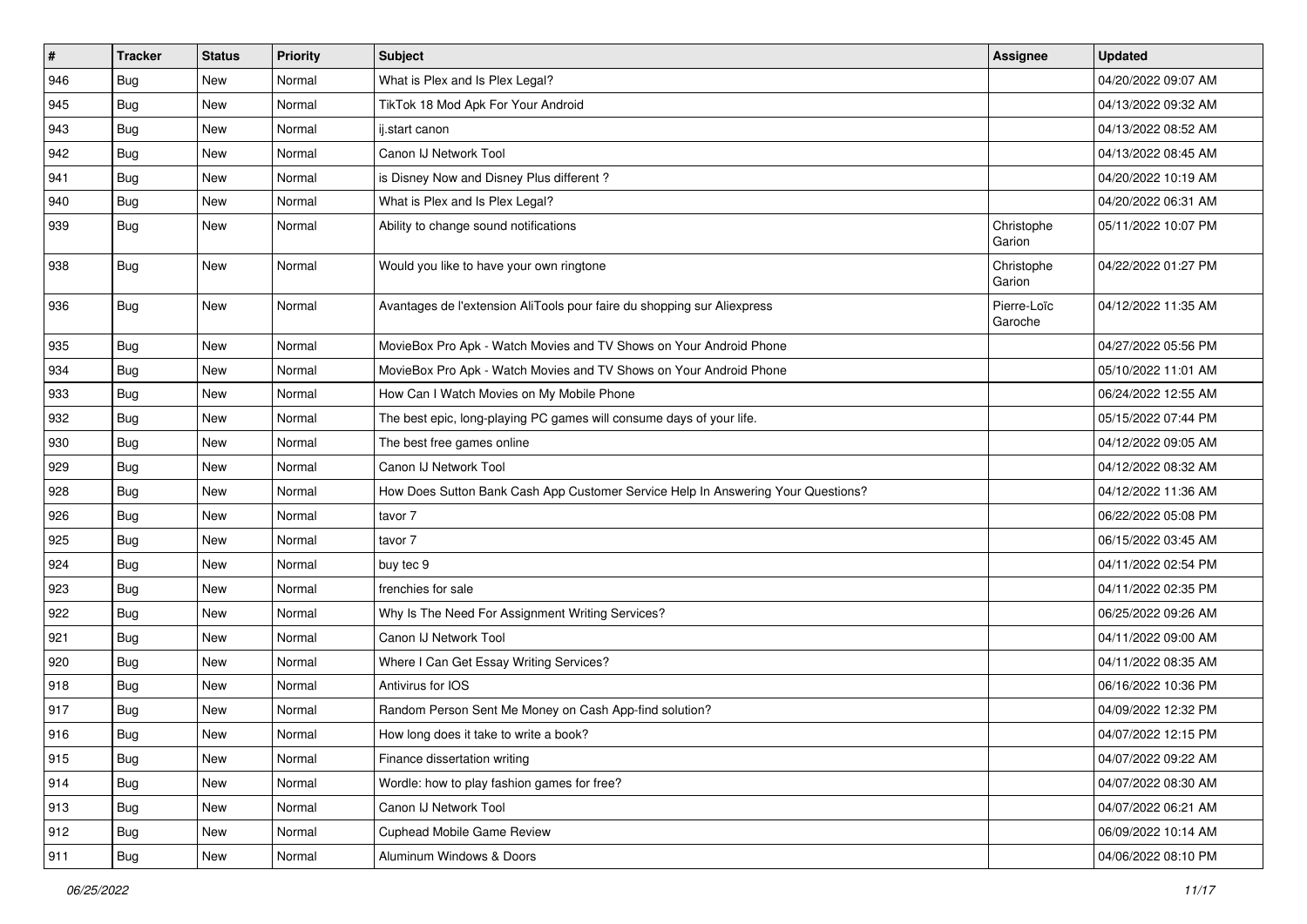| $\sharp$ | <b>Tracker</b> | <b>Status</b> | Priority | Subject                                                                     | Assignee        | <b>Updated</b>      |
|----------|----------------|---------------|----------|-----------------------------------------------------------------------------|-----------------|---------------------|
| 910      | <b>Bug</b>     | New           | Normal   | Each content looks unisize or not formated                                  |                 | 04/06/2022 11:21 AM |
| 909      | <b>Bug</b>     | New           | Normal   | Toca Life World APK                                                         |                 | 04/06/2022 04:52 AM |
| 908      | Bug            | New           | Normal   | Toca Life World APK                                                         |                 | 04/06/2022 03:18 AM |
| 907      | <b>Bug</b>     | New           | Normal   | Canon IJ Network Tool                                                       |                 | 04/04/2022 10:43 AM |
| 906      | Bug            | New           | Normal   | How To Change Cash App From Business To Personal Account For Any Reasons?   |                 | 04/04/2022 09:57 AM |
| 905      | Bug            | New           | Normal   | MINI MILITIA MOD APK                                                        |                 | 05/19/2022 01:54 PM |
| 898      | Bug            | New           | Normal   | Shadow Fight 2 Mod APK                                                      |                 | 04/02/2022 09:17 AM |
| 897      | <b>Bug</b>     | New           | Normal   | Slot Pulsa Pragmatic Play                                                   | Xavier Thirioux | 04/01/2022 12:08 PM |
| 895      | <b>Bug</b>     | New           | Normal   | Cash App Scams                                                              |                 | 06/18/2022 02:36 PM |
| 893      | Bug            | New           | Normal   | klingeltone                                                                 |                 | 04/13/2022 11:06 AM |
| 892      | <b>Bug</b>     | New           | Normal   | Good game                                                                   |                 | 04/01/2022 09:15 AM |
| 891      | <b>Bug</b>     | New           | Normal   | The most interesting game today, have you tried it?                         |                 | 04/01/2022 09:17 AM |
| 889      | <b>Bug</b>     | New           | Normal   | What is Plex and how it's work?                                             |                 | 04/01/2022 09:14 AM |
| 888      | <b>Bug</b>     | New           | Normal   | Is the Fox News Channel on Roku free?                                       |                 | 04/25/2022 08:04 AM |
| 887      | Bug            | New           | Normal   | What is Plex and how it's work?                                             |                 | 04/01/2022 09:16 AM |
| 886      | Bug            | New           | Normal   | Is the Fox News Channel on Roku free?                                       |                 | 04/01/2022 09:16 AM |
| 885      | <b>Bug</b>     | New           | Normal   | How to Install the Tele Latino App For Android                              |                 | 03/28/2022 04:10 AM |
| 884      | Bug            | New           | Normal   | Why do Subway Surfers popular                                               |                 | 04/01/2022 09:16 AM |
| 883      | Bug            | New           | Normal   | Langweilen Sie sich jemals bei der gleichen alten Schriftart auf Instagram? |                 | 04/01/2022 09:16 AM |
| 882      | <b>Bug</b>     | New           | Normal   | How to change bank account on cash app?                                     |                 | 04/01/2022 09:16 AM |
| 880      | Bug            | New           | Normal   | Why do Subway Surfers popular                                               |                 | 04/01/2022 09:16 AM |
| 878      | <b>Bug</b>     | New           | Normal   | Wie ist instazoom hilfreich beim Herunterladen von Instagram-Profilbildern  |                 | 04/08/2022 09:28 PM |
| 876      | Bug            | New           | Normal   | Download Full-Size Profile Pictures of Your Favorite Users With InstaDP     |                 | 04/01/2022 09:12 AM |
| 875      | <b>Bug</b>     | New           | Normal   | Red ball game                                                               |                 | 04/01/2022 09:15 AM |
| 874      | Bug            | New           | Normal   | Cómo descargar Minecraft Apk                                                |                 | 06/23/2022 04:39 AM |
| 873      | <b>Bug</b>     | New           | Normal   | Klingeltöne mp3                                                             |                 | 04/13/2022 11:03 AM |
| 872      | <b>Bug</b>     | New           | Normal   | Poppy Playtime Horror Game Free                                             |                 | 04/01/2022 09:11 AM |
| 870      | i Bug          | New           | Normal   | Mahjong Solitaire                                                           |                 | 04/01/2022 09:12 AM |
| 869      | Bug            | New           | Normal   | Sonnerie Post Malone 2022                                                   |                 | 04/13/2022 11:05 AM |
| 865      | <b>Bug</b>     | New           | Normal   | Canon IJ Printer Utility                                                    |                 | 05/18/2022 07:24 PM |
| 864      | <b>Bug</b>     | New           | Normal   | Canon IJ Network Tool                                                       |                 | 04/01/2022 09:14 AM |
| 863      | <b>Bug</b>     | New           | Normal   | Canon IJ Network Tool                                                       |                 | 04/01/2022 09:12 AM |
| 862      | Bug            | New           | Normal   | none                                                                        |                 | 04/01/2022 09:11 AM |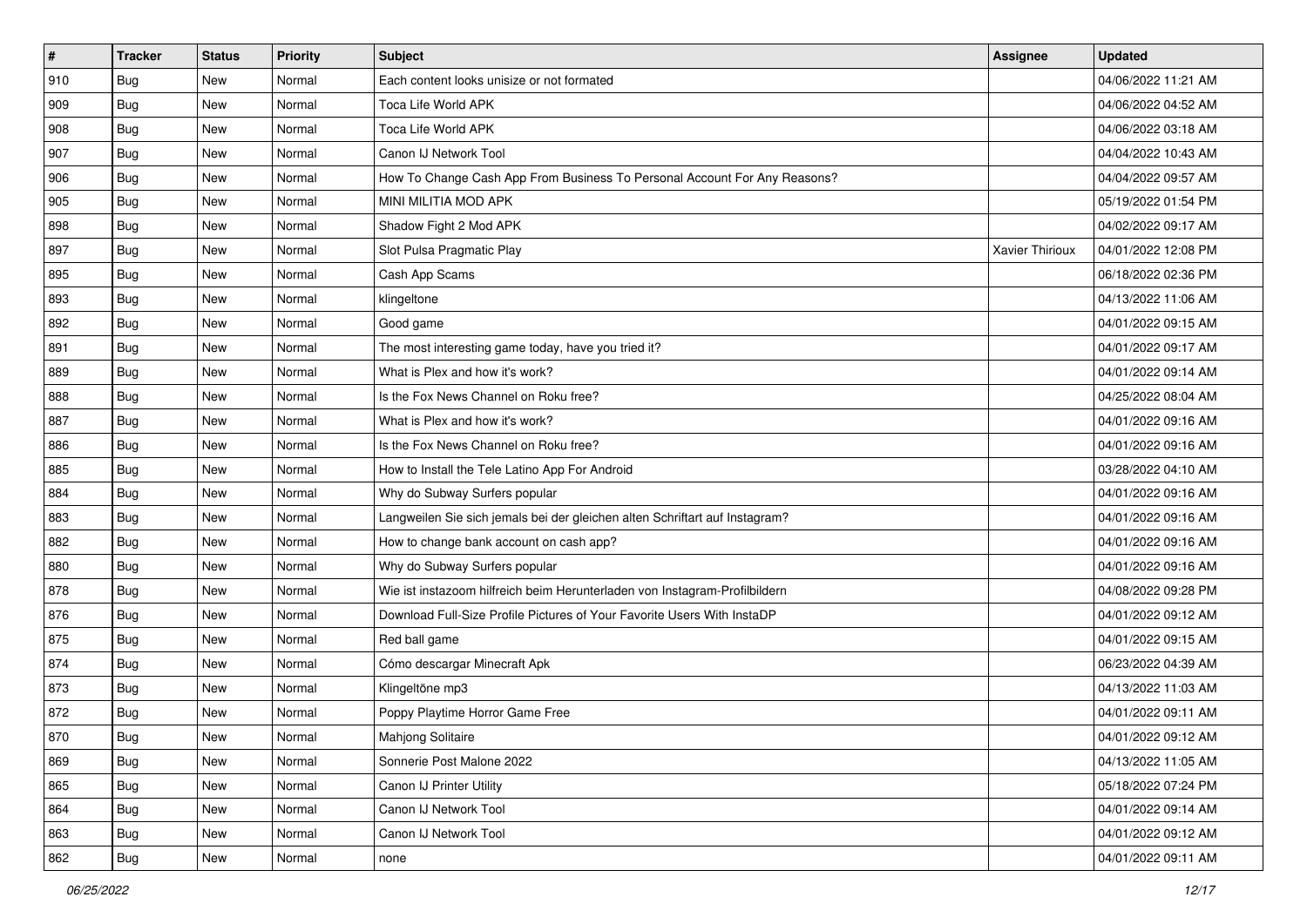| $\vert$ # | Tracker    | <b>Status</b> | <b>Priority</b> | <b>Subject</b>                                                                   | Assignee               | <b>Updated</b>      |
|-----------|------------|---------------|-----------------|----------------------------------------------------------------------------------|------------------------|---------------------|
| 860       | <b>Bug</b> | New           | Normal          | pokemon guide                                                                    | Pierre-Loïc<br>Garoche | 06/18/2022 08:18 PM |
| 859       | <b>Bug</b> | New           | Normal          | Canon IJ Network Tool                                                            |                        | 04/01/2022 09:13 AM |
| 858       | <b>Bug</b> | New           | Normal          | opourid                                                                          | Christophe<br>Garion   | 04/01/2022 09:13 AM |
| 857       | <b>Bug</b> | New           | Normal          | Welcome to the world of classic retro games                                      |                        | 04/01/2022 09:13 AM |
| 856       | <b>Bug</b> | New           | Normal          | Online Classes Assistance Help For Student                                       |                        | 04/01/2022 09:13 AM |
| 855       | <b>Bug</b> | New           | Normal          | Online Classes Assistance Help For Student                                       |                        | 04/01/2022 09:13 AM |
| 854       | <b>Bug</b> | New           | Normal          | How To Resolve Password Problems Through Facebook Customer Service?              |                        | 04/09/2022 06:11 PM |
| 853       | Bug        | New           | Normal          | what is dr laser                                                                 |                        | 04/01/2022 09:13 AM |
| 852       | <b>Bug</b> | New           | Normal          | How to cancel your French Bee flight within 24 hours?                            |                        | 04/01/2022 09:13 AM |
| 851       | <b>Bug</b> | New           | Normal          | Laden Sie den kostenlosen MP3-Klingelton für Ihr Mobiltelefon herunter           |                        | 04/01/2022 09:14 AM |
| 850       | <b>Bug</b> | New           | Normal          | Puppy Playtime APK Android                                                       |                        | 04/01/2022 09:14 AM |
| 849       | <b>Bug</b> | New           | Normal          | FutEmax App Apk - Watch Soccer, Fantasy Football, And More On Your Mobile Device |                        | 04/01/2022 09:04 AM |
| 844       | <b>Bug</b> | New           | Normal          | To know Chime Routing Number call on the helpline number                         |                        | 04/01/2022 08:58 AM |
| 843       | Bug        | New           | Normal          | Canon IJ Network Tool                                                            |                        | 04/01/2022 08:58 AM |
| 842       | Bug        | New           | Normal          | Join the fun game                                                                |                        | 04/01/2022 08:58 AM |
| 841       | <b>Bug</b> | New           | Normal          | How do I activate FOX NOW?                                                       |                        | 04/01/2022 08:58 AM |
| 840       | <b>Bug</b> | New           | Normal          | Is Tubi really free and legal?                                                   |                        | 04/01/2022 08:58 AM |
| 839       | <b>Bug</b> | New           | Normal          | How do I activate FOX NOW?                                                       |                        | 04/01/2022 08:58 AM |
| 838       | <b>Bug</b> | New           | Normal          | Celebrity Hunter Mod apk - Como instalá-lo                                       |                        | 04/01/2022 08:58 AM |
| 837       | Bug        | New           | Normal          | To Create An Instagram Story                                                     | Pierre-Loïc<br>Garoche | 04/01/2022 08:58 AM |
| 836       | <b>Bug</b> | New           | Normal          | What Is The Required Amount To Pay As Cash App Clearance Fee?                    |                        | 04/01/2022 09:00 AM |
| 835       | <b>Bug</b> | New           | Normal          | Build your strong army with Taming io                                            |                        | 04/01/2022 08:59 AM |
| 834       | <b>Bug</b> | New           | Normal          | Grasp the secret to relieve stress and fatigue                                   |                        | 04/01/2022 08:57 AM |
| 833       | Bug        | New           | Normal          | Does Direct Deposit Hit Chime- seek Chime Customer Service                       |                        | 04/01/2022 08:59 AM |
| 832       | <b>Bug</b> | New           | Normal          | Choque Royale Mod Apk                                                            |                        | 04/01/2022 08:59 AM |
| 831       | Bug        | New           | Normal          | Build and shoot                                                                  |                        | 05/29/2022 04:47 PM |
| 830       | Bug        | New           | Normal          | Poppy Playtime APK                                                               |                        | 04/01/2022 08:59 AM |
| 829       | <b>Bug</b> | New           | Normal          | Write My Dissertation For Me UK                                                  | Pierre-Loïc<br>Garoche | 04/01/2022 08:59 AM |
| 828       | Bug        | New           | Normal          | Nursery management                                                               |                        | 06/13/2022 08:55 AM |
| 827       | <b>Bug</b> | New           | Normal          | Come To Know The Required Steps To Unlock Cash App Account                       |                        | 04/01/2022 08:59 AM |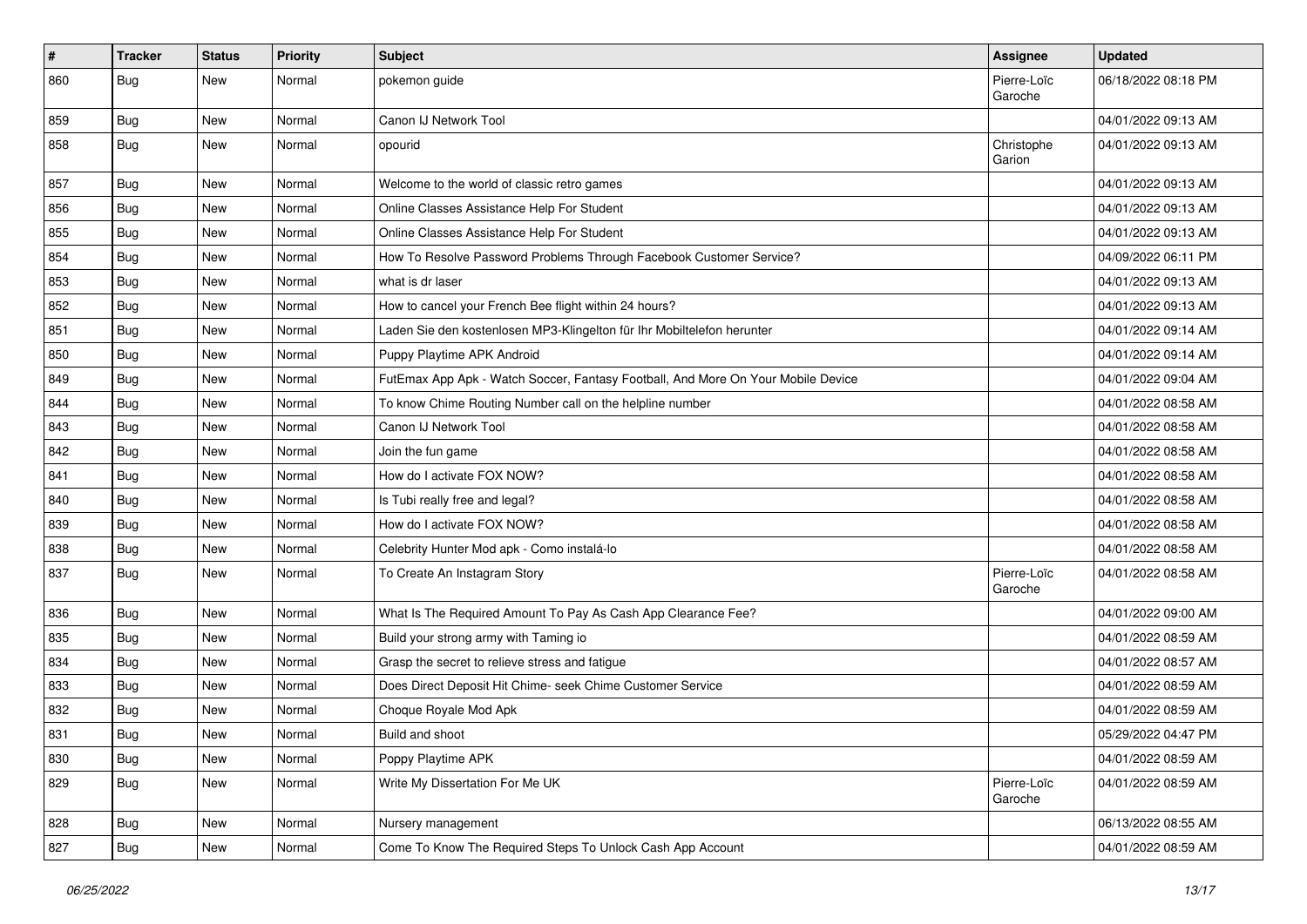| $\vert$ # | <b>Tracker</b> | <b>Status</b> | <b>Priority</b> | <b>Subject</b>                                                   | Assignee               | <b>Updated</b>      |
|-----------|----------------|---------------|-----------------|------------------------------------------------------------------|------------------------|---------------------|
| 826       | <b>Bug</b>     | New           | Normal          | How to Dowload MXL TV Premium                                    |                        | 05/26/2022 03:34 PM |
| 825       | Bug            | New           | Normal          | Lucky Patcher Download                                           |                        | 04/01/2022 08:59 AM |
| 822       | Bug            | New           | Normal          | Dowload Your Boyfriend Game                                      |                        | 06/25/2022 02:15 PM |
| 821       | <b>Bug</b>     | New           | Normal          | Nicoo - A Review of the Popular Battle Royale Game               |                        | 04/01/2022 08:56 AM |
| 820       | Bug            | New           | Normal          | Metal Slug Apk para Android                                      |                        | 06/25/2022 05:15 AM |
| 819       | <b>Bug</b>     | New           | Normal          | Metal Slug Apk para Android                                      |                        | 04/01/2022 08:59 AM |
| 818       | Bug            | New           | Normal          | Have you ever played a basketball game?                          | Corentin<br>Lauverjat  | 04/01/2022 08:55 AM |
| 817       | Bug            | New           | Normal          | Pacman 30th Anniversary                                          |                        | 06/23/2022 04:51 AM |
| 816       | Bug            | New           | Normal          | Play Scribble io fun with everyone                               |                        | 06/23/2022 10:52 AM |
| 815       | Bug            | New           | Normal          | how do i call cash app customer service                          | Xavier Thirioux        | 06/23/2022 08:36 AM |
| 814       | <b>Bug</b>     | New           | Normal          | Stage Fright Cure                                                | Pierre-Loïc<br>Garoche | 06/24/2022 02:07 PM |
| 811       | <b>Bug</b>     | New           | Normal          | Canon IJ Network Tool                                            |                        | 06/20/2022 12:34 AM |
| 809       | Bug            | New           | Normal          | Smash Karts - immerse yourself in the exciting race              |                        | 06/24/2022 11:37 PM |
| 808       | Bug            | New           | Normal          | Sinnvolle Guten-Morgen-Grüße                                     |                        | 06/25/2022 12:09 PM |
| 807       | Bug            | New           | Normal          | 1v1Battle is a strategic action 'Build and shoot' game           |                        | 04/01/2022 08:56 AM |
| 805       | Bug            | New           | Normal          | Ketamine Online Store                                            | Christophe<br>Garion   | 06/25/2022 11:28 AM |
| 804       | Bug            | New           | Normal          | Review                                                           |                        | 06/25/2022 05:07 PM |
| 802       | Bug            | New           | Normal          | Who Is an ETL Engineer                                           |                        | 06/25/2022 12:34 AM |
| 801       | Bug            | New           | Normal          | Who Is an ETL Engineer                                           |                        | 06/24/2022 11:18 PM |
| 800       | Bug            | New           | Normal          | Who Is an ETL Engineer                                           |                        | 06/20/2022 10:21 PM |
| 799       | Bug            | New           | Normal          | Who Is an ETL Engineer                                           |                        | 06/24/2022 04:30 PM |
| 798       | Bug            | New           | Normal          | Who Is an ETL Engineer                                           |                        | 06/25/2022 04:19 PM |
| 797       | Bug            | New           | Normal          | Psychedelic                                                      | Christophe<br>Garion   | 06/25/2022 12:37 PM |
| 796       | <b>Bug</b>     | New           | Normal          | How Does Cash App ++ actually work and What is the process of it |                        | 06/22/2022 07:03 AM |
| 795       | Bug            | New           | Normal          | Drift Boss - Exciting Race                                       |                        | 04/01/2022 08:57 AM |
| 792       | Bug            | New           | Normal          | What is Google Camera Mod?                                       |                        | 04/01/2022 08:59 AM |
| 791       | Bug            | New           | Normal          | Samsnung TV Plus is not working                                  |                        | 04/01/2022 09:03 AM |
| 790       | Bug            | New           | Normal          | My app                                                           |                        | 04/01/2022 09:03 AM |
| 789       | <b>Bug</b>     | New           | Normal          | Full version                                                     |                        | 06/25/2022 11:26 AM |
| 788       | <b>Bug</b>     | New           | Normal          | Intro Maker Mod APK                                              |                        | 06/24/2022 06:06 PM |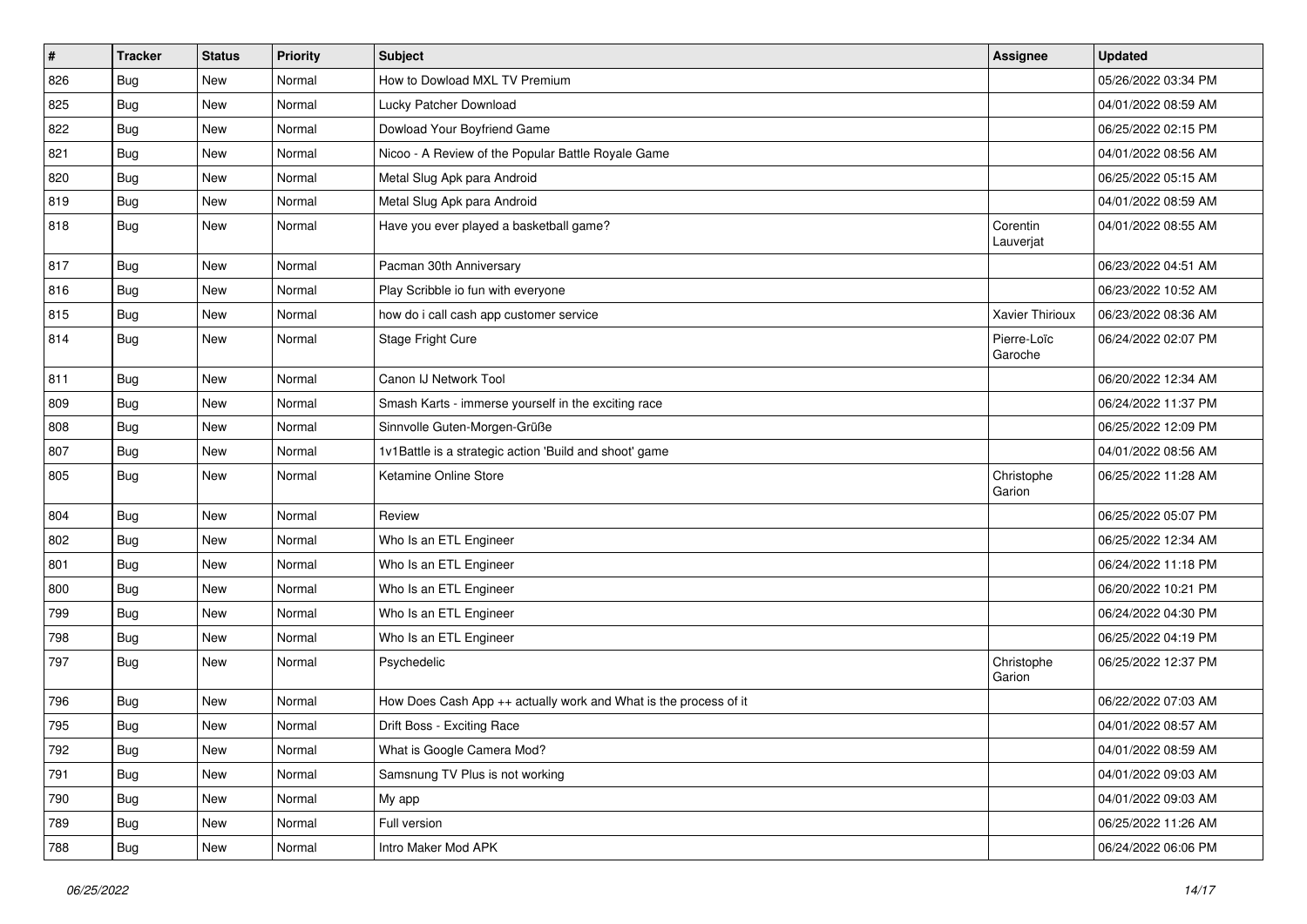| $\vert$ # | <b>Tracker</b> | <b>Status</b> | <b>Priority</b> | Subject                                                                       | Assignee               | <b>Updated</b>      |
|-----------|----------------|---------------|-----------------|-------------------------------------------------------------------------------|------------------------|---------------------|
| 787       | <b>Bug</b>     | New           | Normal          | Assured Assignment Help                                                       |                        | 06/24/2022 06:54 AM |
| 786       | Bug            | <b>New</b>    | Normal          | Best Assignment Help in Australia & UK                                        |                        | 06/21/2022 09:28 PM |
| 785       | Bug            | New           | Normal          | How To Get Money Off Cash App Without Card Or With A Card?                    |                        | 06/21/2022 03:59 PM |
| 784       | Bug            | New           | Normal          | How To Add Money On Cash App Card And Check The Funds?                        |                        | 06/25/2022 02:10 AM |
| 783       | Bug            | New           | Normal          | How Do I Determine The Reasons And Solutions To Fix Cash App Transfer Failed? |                        | 06/22/2022 02:05 PM |
| 782       | Bug            | New           | Normal          | Comment faire une sonnerie téléphonique                                       |                        | 06/24/2022 01:32 PM |
| 781       | Bug            | New           | Normal          | Free Whatsapp Group to Join                                                   |                        | 06/25/2022 01:25 AM |
| 780       | <b>Bug</b>     | New           | Normal          | Best Whatsapp Modified APKs                                                   | Pierre-Loïc<br>Garoche | 06/25/2022 06:54 AM |
| 777       | Bug            | <b>New</b>    | Normal          | Obtain driving instructions using Google Maps.                                |                        | 06/25/2022 11:21 AM |
| 776       | Bug            | New           | Normal          | Wibargain                                                                     |                        | 06/17/2022 08:52 PM |
| 775       | Bug            | New           | Normal          | cash app                                                                      |                        | 02/14/2022 08:20 AM |
| 774       | Bug            | New           | Normal          | Follow proper initiatives                                                     |                        | 06/24/2022 09:27 AM |
| 773       | <b>Bug</b>     | New           | Normal          | Spades - Play online free                                                     |                        | 06/25/2022 02:00 AM |
| 772       | Bug            | <b>New</b>    | Normal          | united airlines baggage policy                                                |                        | 06/24/2022 12:30 PM |
| 771       | Bug            | New           | Normal          | united airlines baggage policy                                                |                        | 06/24/2022 02:22 PM |
| 770       | Bug            | New           | Normal          | Canon IJ Network Tool                                                         |                        | 06/25/2022 06:23 PM |
| 769       | Bug            | New           | Normal          | check my cash app                                                             |                        | 06/25/2022 04:55 AM |
| 768       | Bug            | New           | Normal          | Where can you buy best jackets online?                                        |                        | 04/01/2022 09:05 AM |
| 767       | Bug            | New           | Normal          | apkmod                                                                        |                        | 06/24/2022 03:02 PM |
| 766       | Bug            | <b>New</b>    | Normal          | Pobreflix Mod APK Review                                                      |                        | 06/23/2022 01:39 AM |
| 765       | Bug            | New           | Normal          | Follow proper initiatives to check my cash app                                |                        | 06/25/2022 10:08 AM |
| 764       | Bug            | New           | Normal          | What is available to see what I can watch HBO Max?                            |                        | 06/24/2022 05:42 PM |
| 762       | <b>Bug</b>     | New           | Normal          | How To Add Money To A Cash App Card If Struggling With Low Amount?            |                        | 06/24/2022 07:48 AM |
| 761       | Bug            | New           | Normal          | What is it about basketball that makes it so popular in the United States?    | Corentin<br>Lauverjat  | 06/24/2022 03:48 AM |
| 760       | Bug            | New           | Normal          | apkmod                                                                        |                        | 05/20/2022 05:32 AM |
| 759       | Bug            | New           | Normal          | Canon IJ Network Tool                                                         | Pierre-Loïc<br>Garoche | 06/24/2022 08:18 PM |
| 758       | Bug            | New           | Normal          | How Do I Study Consistently For Hours?                                        |                        | 04/01/2022 09:01 AM |
| 757       | <b>Bug</b>     | New           | Normal          | Why Is Issue of Car Maintenance so Famous for the Consumers?                  |                        | 04/01/2022 09:01 AM |
| 754       | <b>Bug</b>     | New           | Normal          | Cómo descargar tonos gratis de teléfono celular                               |                        | 04/29/2022 05:26 AM |
| 753       | Bug            | New           | Normal          | onlineessaygrader                                                             |                        | 04/01/2022 09:01 AM |
| 752       | Bug            | New           | Normal          | Plagerism checker                                                             |                        | 04/01/2022 09:03 AM |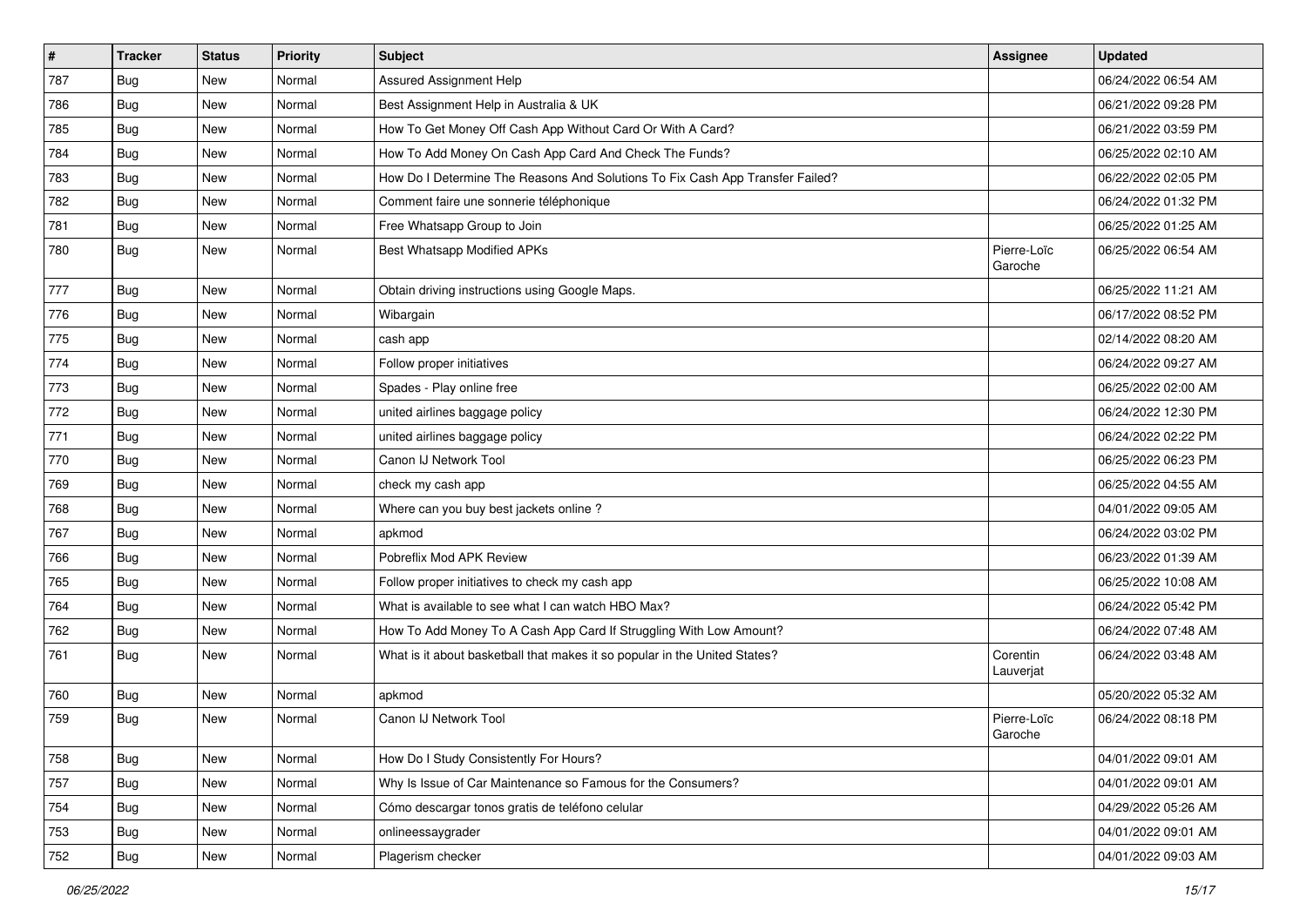| $\sharp$ | <b>Tracker</b> | <b>Status</b> | <b>Priority</b> | Subject                                                                                             | <b>Assignee</b>        | <b>Updated</b>      |
|----------|----------------|---------------|-----------------|-----------------------------------------------------------------------------------------------------|------------------------|---------------------|
| 750      | <b>Bug</b>     | New           | Normal          | Create a Report Template                                                                            |                        | 04/01/2022 09:00 AM |
| 749      | Bug            | <b>New</b>    | Normal          | The Best Bubble Shooter Game for Android                                                            |                        | 04/01/2022 09:02 AM |
| 748      | Bug            | New           | Normal          | Il y a quelques façons d'obtenir des sonneries gratuites pour votre iPhone                          |                        | 04/01/2022 09:02 AM |
| 747      | Bug            | <b>New</b>    | Normal          | How to Install Tyflex Plus on Your Android Device                                                   |                        | 04/01/2022 09:02 AM |
| 744      | Bug            | <b>New</b>    | Normal          | <b>Pixel Survive</b>                                                                                |                        | 04/01/2022 09:02 AM |
| 743      | <b>Bug</b>     | New           | Normal          | They promote 'pixel art' contests and a 'game jam' related to the work and figure of Carlos Casares |                        | 04/15/2022 09:12 PM |
| 742      | Bug            | <b>New</b>    | Normal          | How Long Does Cash App Support Take To Respond For A Better Support?                                |                        | 04/01/2022 09:02 AM |
| 741      | Bug            | New           | Normal          | <b>Blockchain Technology Solutions</b>                                                              |                        | 04/01/2022 09:02 AM |
| 739      | Bug            | <b>New</b>    | Normal          | law dissertation help                                                                               |                        | 04/01/2022 09:02 AM |
| 738      | Bug            | <b>New</b>    | Normal          | How Much Amount Do I Get Using The Referral Code For Cash App?                                      |                        | 04/01/2022 09:03 AM |
| 737      | Bug            | New           | Normal          | How Do I Talk To A Live Person At Facebook If Anything Is Doubtful?                                 |                        | 04/01/2022 09:20 AM |
| 736      | Bug            | <b>New</b>    | Normal          | I Want to Edit in My Website (transfer-factor.net) Unfortunately, Unable to Edit It                 |                        | 06/24/2022 07:32 AM |
| 735      | Bug            | <b>New</b>    | Normal          | A quick fix of how to get money back from cash app stocks                                           |                        | 06/25/2022 02:59 PM |
| 734      | <b>Bug</b>     | New           | Normal          | DR. STRANGE: Multiverse of Scheduling Madness!                                                      |                        | 04/01/2022 09:33 AM |
| 733      | Bug            | <b>New</b>    | Normal          | How does one go about getting a book deal?                                                          |                        | 04/01/2022 09:33 AM |
| 732      | Bug            | New           | Normal          | Get rectifications steps about why cash app transfer failed                                         |                        | 04/01/2022 09:33 AM |
| 731      | Bug            | <b>New</b>    | Normal          | Avail Of Cash App Customer Service If Unable To Down Cash App Mobile App?                           |                        | 04/01/2022 09:33 AM |
| 730      | Bug            | <b>New</b>    | Normal          | Canon IJ Network Tool                                                                               |                        | 04/01/2022 09:33 AM |
| 729      | Bug            | New           | Normal          | Canon IJ Network Tool                                                                               |                        | 04/01/2022 09:33 AM |
| 728      | Bug            | <b>New</b>    | Normal          | Will Cash App refund money if scammed? Hitches With Optimum Ease                                    |                        | 04/01/2022 09:33 AM |
| 727      | Bug            | New           | Normal          | Drive for speed simulator mod apk                                                                   | Pierre-Loïc<br>Garoche | 04/23/2022 11:17 PM |
| 726      | Bug            | <b>New</b>    | Normal          | Mobile Application Development Services                                                             |                        | 06/25/2022 06:02 AM |
| 724      | Bug            | New           | Normal          | Dial Chime Customer support number for a quick response                                             |                        | 06/25/2022 10:58 AM |
| 722      | Bug            | New           | Normal          | Vergrößern Sie Instagram-Fotos mit instazoom                                                        | Christophe<br>Garion   | 06/25/2022 02:24 PM |
| 721      | <b>Bug</b>     | <b>New</b>    | Normal          | Cómo instalar un Mod Apk                                                                            |                        | 06/24/2022 09:39 PM |
| 720      | <b>Bug</b>     | New           | Normal          | How does Cash App Phone Number provide a quick treatment?                                           |                        | 06/25/2022 02:32 PM |
| 719      | Bug            | New           | Normal          | How Do I Send \$5000 Through Cash App Account With Ease?                                            |                        | 06/24/2022 07:15 PM |
| 717      | Bug            | New           | Normal          | Disney Plus Apk - Watch Movies and TV Shows on Your Device                                          |                        | 06/24/2022 12:00 PM |
| 716      | Bug            | <b>New</b>    | Normal          | La celebración de un BabyShower.                                                                    |                        | 06/24/2022 02:09 AM |
| 715      | <b>Bug</b>     | New           | Normal          | Puppy Playtime Descargar gratis                                                                     |                        | 06/25/2022 12:10 PM |
| 714      | Bug            | New           | Normal          | Cuevana 3 Premium - Enjoy Your Favorite Movies and TV Shows on Your Smart TV                        |                        | 06/24/2022 01:19 PM |
| 712      | <b>Bug</b>     | New           | Normal          | <b>Tips and Tricks</b>                                                                              |                        | 06/24/2022 04:19 PM |